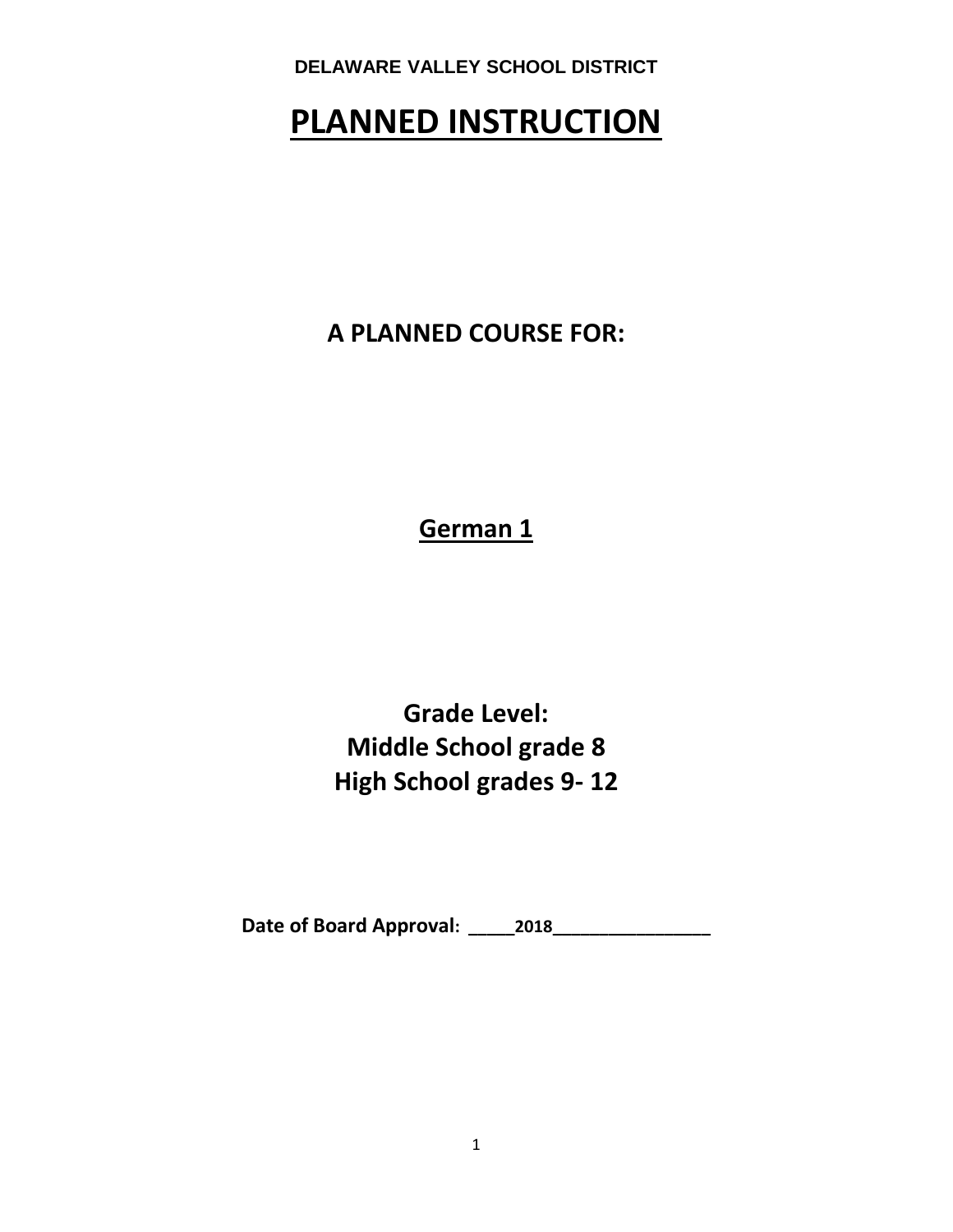# **Planned Instruction**

## **Title of Planned Instruction: German 1**

## **Subject Area: World Language: German Grade(s): 8-12**

## **Course Description:**

German 1 is a beginning level course intended for those students who have expressed an interest in learning German or who are already studying a foreign language and wish to pursue German. The instruction and the content of the course will be taught in both English and in German. The emphasis is placed on several areas: 1. building vocabulary through thematic study and practice 2. developing elementary conversational skills 3. demonstrating basic understanding of various grammatical constructions 4. obtaining a brief overview of the German-speaking countries and Europe along with their customs and traditions With the combined conversational, grammatical and cultural study of German, the students embark on a new educational experience that helps to foster an interest in the German language and the people who speak it throughout the world. German 1 is also the basis for preparation into the subsequent levels of German 2, 3, 4, and Advanced Placement German.

**Time/Credit for the Course:** Full year/1 credit

**Curriculum Writing Committee:** Elke Miller

# **Curriculum Map**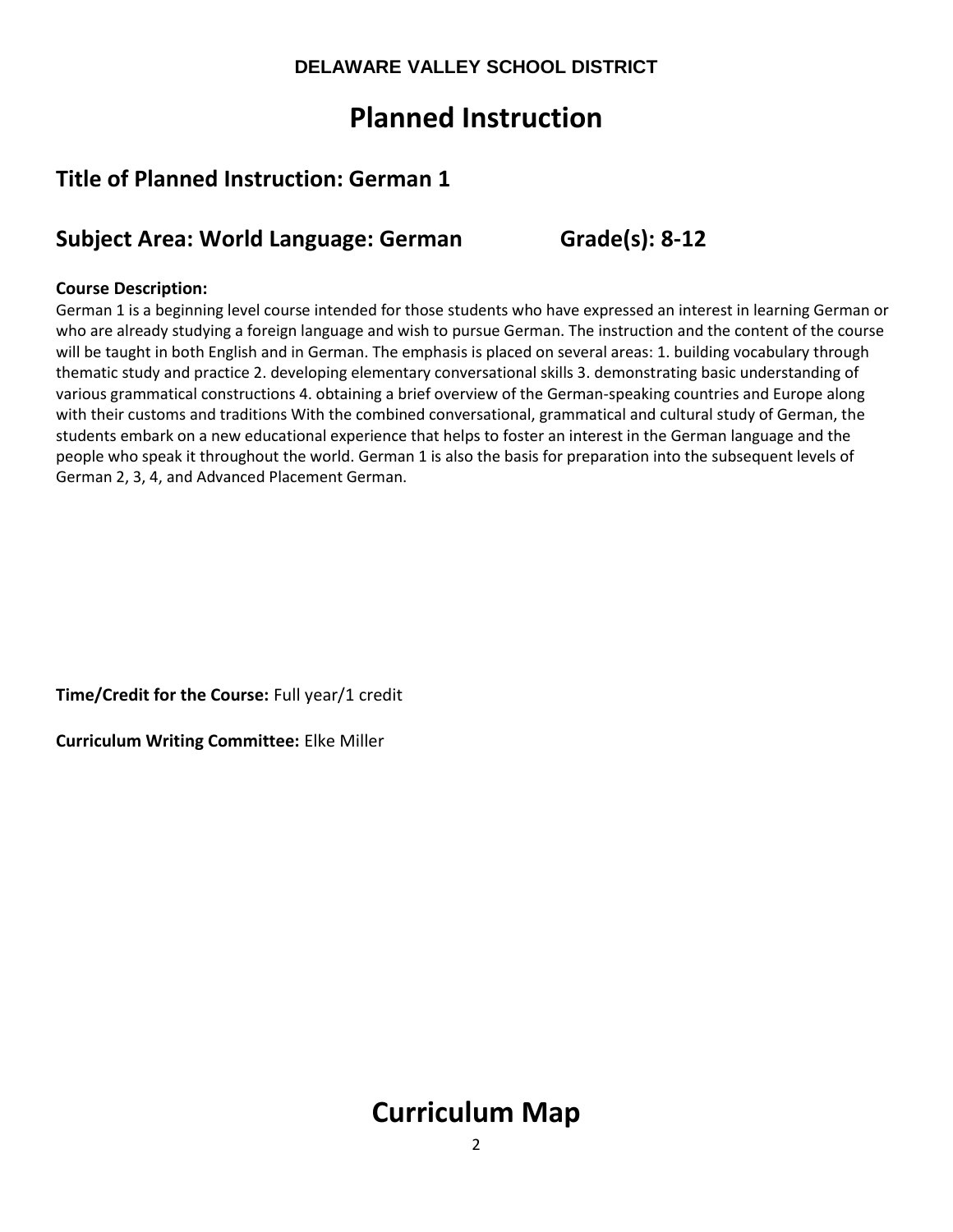## **Marking Period One**

## ● **Overview:**

Students explore basic geographical aspects of German- speaking countries while learning to make simple personal connections and talk about their immediate personal life.

## ● **Goals:**

## **Understanding of:**

## **A. Thema 1: Sich Kennenlernen- Getting to know each other**

## o **Culture**

- 1. Traditional German names
- 2. Culture specific greetings and farewells
- 3. Important holidays (overview) and dates of German-speaking countries
- 4. Geography and cultural comparison of German-speaking countries with the USA
- 5. Famous persons from German-speaking countries

## o **Vocabulary**

- 1. Alphabet
- 2. Feelings
- 3. Greetings & Farewells
- 4. Numbers 0- 100 and basic understanding of ordinal numbers
- 5. Days, Months & Birthday
- 6. Telling name, age, place where someone comes from and lives
- 7. Basic geographical vocabulary

## o **Grammar**

- 1. Verbs 'heißen' to tell your name and 'sein' to tell age and birthday
- 2. Verb 'gehen' in fixed expressions about feelings
- 3. Verbs 'kommen (von)' and 'wohnen (in)' to tell where s.o. comes from and lives in
- 4. Subject pronouns singular and plural
- 5. Indefinite and definite articles
- 6. Conjugation of regular verbs (basic introduction)
- 7. Negation "nicht"
- 8. Utilize an online dictionary

## o **Communication (Interpretational, Interpersonal, Presentational)**

- 1. Say "hello" and "good-bye"
- 2. Ask for and tell someone's name
- 3. Ask for spelling and spell someone's name
- 4. Ask and tell how someone feels
- 5. Ask and tell the date
- 6. Ask and tell the someone's age and birthday
- 7. Ask and tell where someone comes from and lives
- **B. Thema 2: Familie- Family**
	- o **Culture**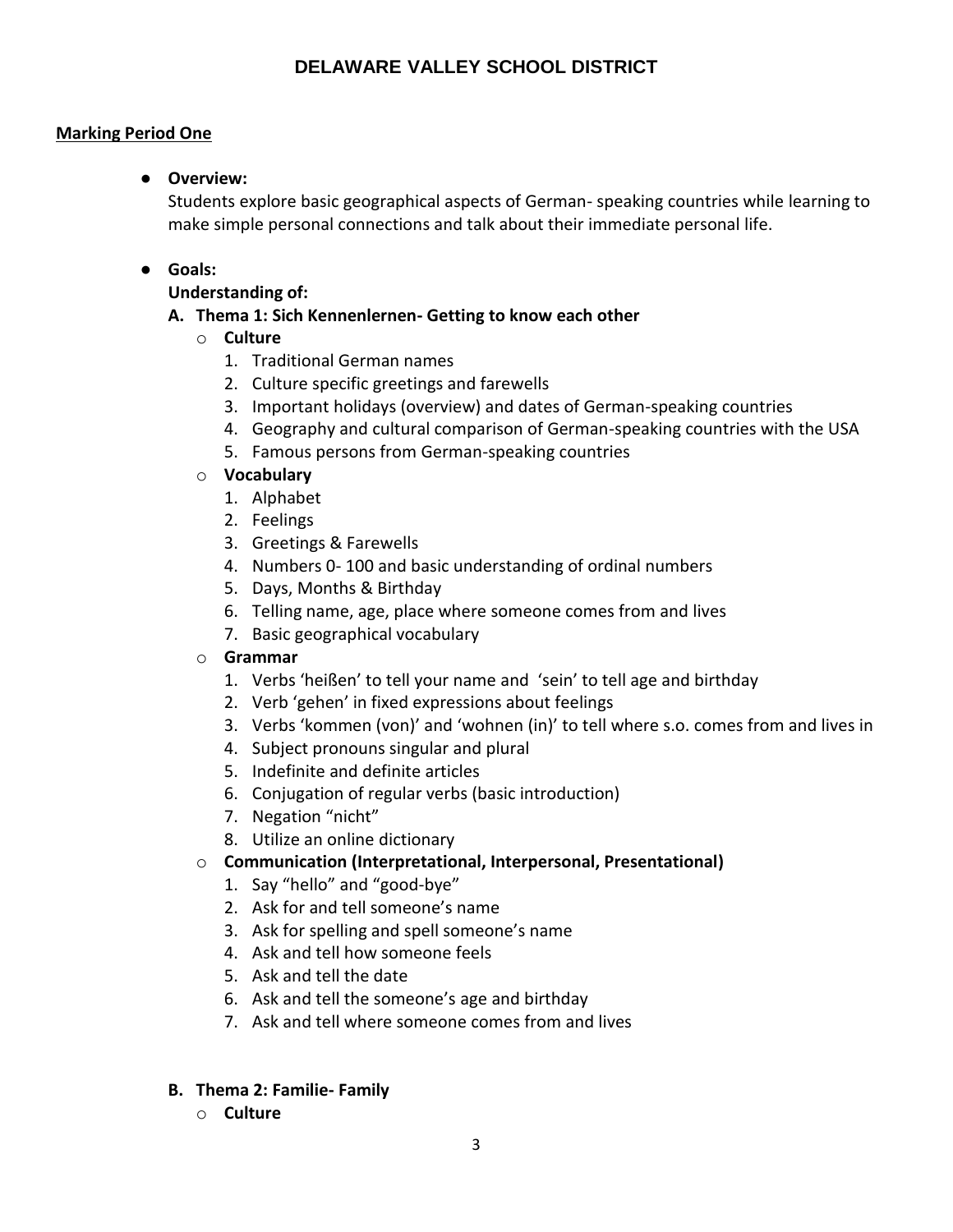- 1. Compare Family structures in German- speaking countries and the USA
- 2. Comparison of population pyramids from USA and German- speaking countries

## o **Vocabulary**

- 1. Family terminology to identify family members
- 2. Pets
- 3. Descriptive adjectives pertaining to appearance and character
- 4. Question Words

## o **Grammar**

- 1. Possessive adjectives
- 2. Verb 'haben' to tell what family members or traits someone has
- 3. Negative article 'kein, keine, keinen'
- 4. Formation of basic questions

## o **Communication (Interpretational, Interpersonal, Presentational)**

- 1. Ask for and describe someone's family and family relationships
- 2. Ask for and describe appearance and character of family members
- 3. Interpret topic-related info graphs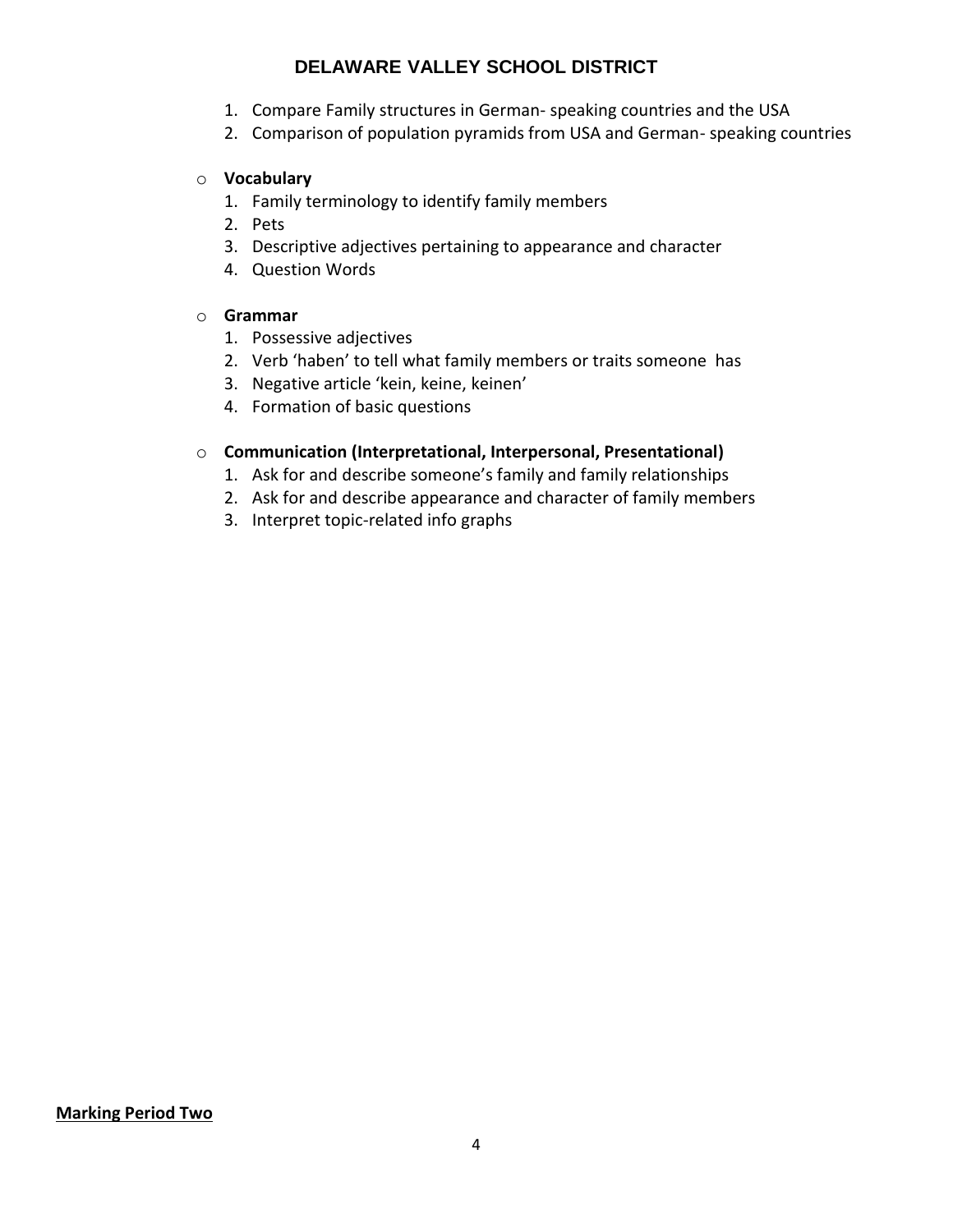## ● **Overview**

Students will compare and contrast leisure and school life in the USA with that in Germanspeaking countries.

## ● **Goals:**

## **Understanding of:**

- A. **Thema 3: Freizeit – Leisure Time Activities** 
	- o **Culture**
		- 1. Compare Leisure activity habits in German- speaking countries with the USA
		- 2. The 'Verein' system in German- speaking countries as contrast to school teams

## o **Vocabulary**

- 1. Verbs to describe leisure activities
- 2. Instruments and games
- 3. Indications of time
- 4. Sequencing words 'zuerst, dann, danach, zuletzt'
- 5. Expressing likes and dislikes using 'gern' and 'nicht gern'

## o **Grammar**

- 1. Conjugation of regular verbs
- 2. Conjugation of verbs with verb stem ending in 's', 'd/t'
- 3. Conjugation of verbs with simple stem change like 'backen', 'schlafen', 'fahren', 'laufen'
- 4. Negation with 'nicht'
- 5. Syntax in statements and questions (verb in second position)
- 6. Questions with and without question words

## o **Communication (Interpretational, Interpersonal, Presentational)**

- 1. Create a written narration about one's leisure activities
- 2. Create and conduct an interview about someone's leisure activities
- 3. Interpret graphs and charts to analyze leisure activity behavior in Germany and the USA

## B. **Thema 4- Schule- School**

## o **Culture**

- 1. The school systems of Germany, Switzerland, and Austria including school types, school schedule, report card and grading system, school breaks
- 2. Educational choices after high school including the dual education system and apprenticeships
- 3. Conversion of currency

## o **Vocabulary**

- 1. School types
- 2. School subjects and grades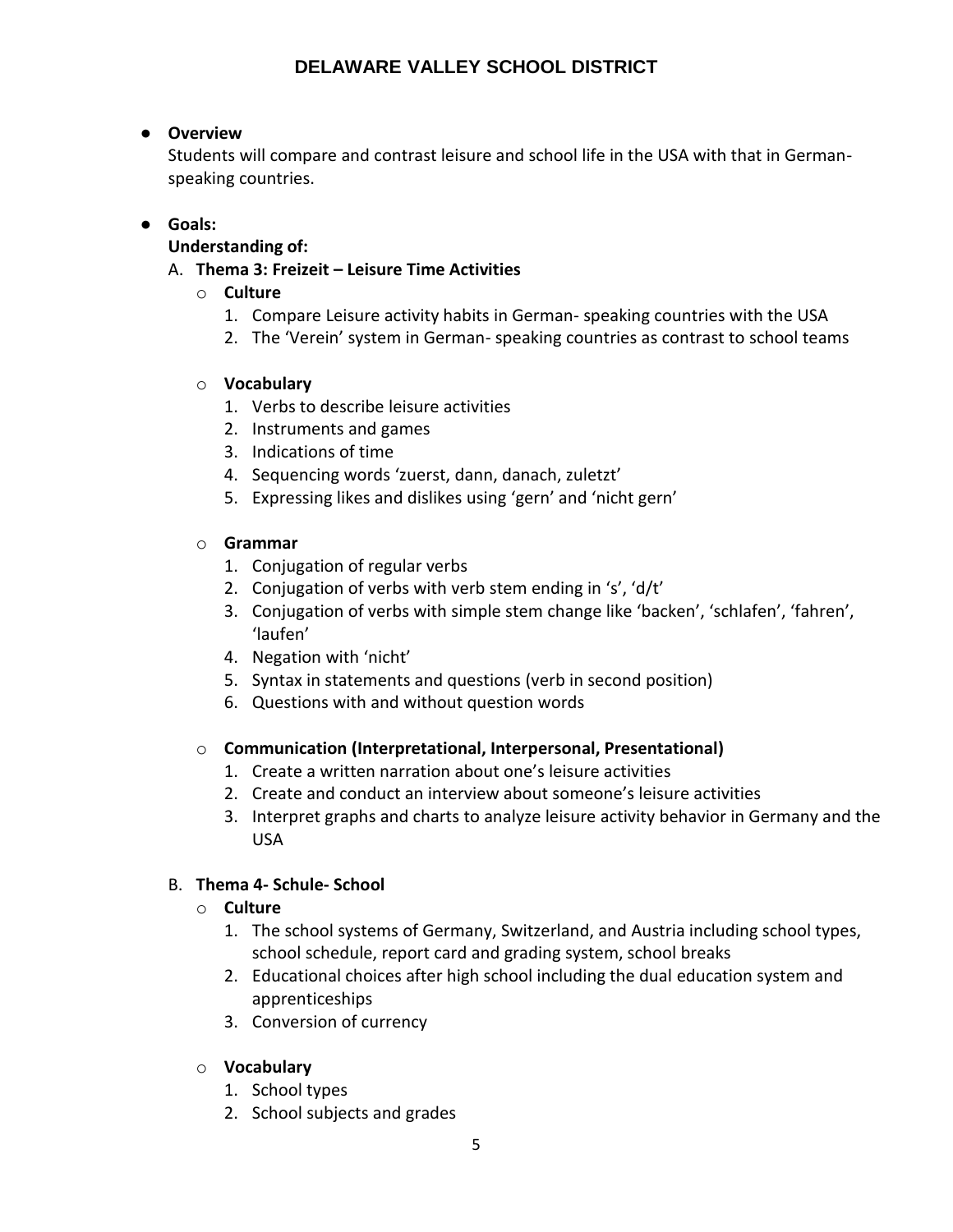- 3. Time and duration
- 4. Asking and telling an opinion using 'finden'
- 5. Expressions of sympathy, encouragement, and praise
- 6. School supplies and currency

## o **Grammar**

- 1. Verb 'finden' to express an opinion
- 2. Verb 'mögen' to express a like/dislike
- 3. Verb 'kosten' to express a price
- 4. Accusative case for direct objects

## o **Communication (Interpretational, Interpersonal, Presentational)**

- 1. Describe and compare school schedules
- 2. Read a school holiday calendar of German-speaking schools
- 3. Ask for and express opinions about school subjects
- 4. Ask and tell what school supplies someone is buying and how much something costs
- 5. Ask for and express plans for educational future
- 6. Write a letter to a school in a German-speaking country

## **Marking Period Three**

● **Overview**

Students will explore how food and housing reflect habits and values of German- speaking cultures

● **Goals:**

## **Understanding of:**

## **A. Thema 5: Essen- Food**

## o **Culture**

- 1. Traditional dishes from various regions of German- speaking countries
- 2. Meal habits in Germany- speaking countries
- 3. Restaurant etiquette and eating out in a German restaurant
- 4. German menus

## o **Vocabulary**

- 1. Expressing hunger and thirst
- 2. Table settings
- 3. Food related content
- 4. Expressions of how something tastes

## o **Grammar**

- 1. Verbs 'essen' and 'trinken' to tell what someone eats and drinks
- 2. Verb 'wollen' to tell what someone wants
- 3. Verb 'möchten' to tell what someone would like
- 4. Verb 'bestellen', 'schmecken', 'bezahlen, 'kosten'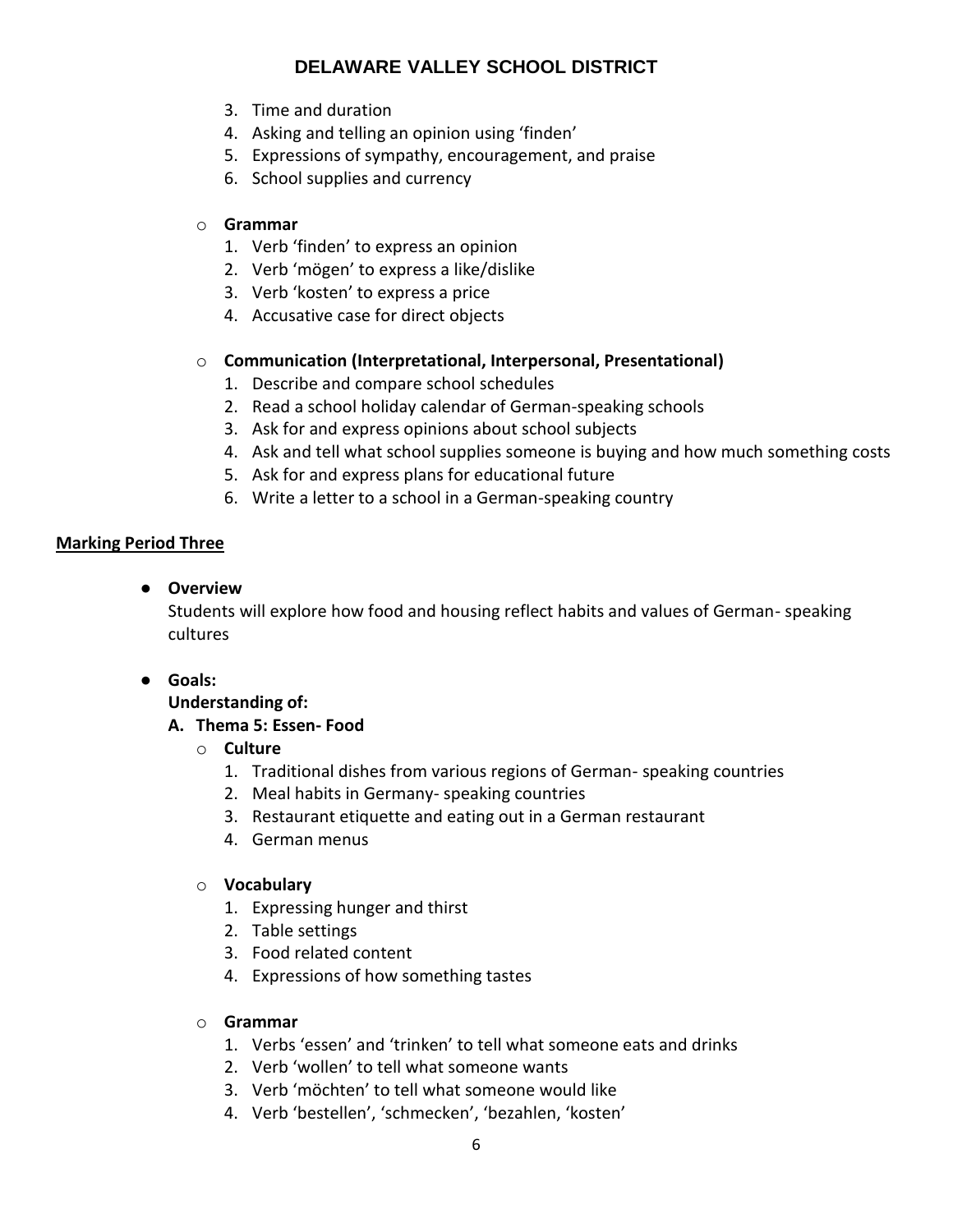5. Accusative case for direct objects

## o **Communication (Interpretational, Interpersonal, Presentational)**

- 1. Communicate in a restaurant
- 2. Read a German menu
- 3. Ask and tell about eating and food habits
- 4. Ask and tell how something tastes

## **B. Thema 6: Wohnen- Housing**

## o **Culture**

- 1. Compare and contrast German and US housing types
- 2. Living preferences and costs in Germany
- 3. Exploring German real estate advertisements and house swapping options

## o **Vocabulary**

- 1. Types of houses
- 2. Rooms, floor levels, and house surroundings
- 3. Items in a room
- 4. Prepositions
- 5. Locations of housing
- 6. Basic phrases for an email

## o **Grammar**

- 1. Dative case with prepositions that indicate locations
- 2. Addressing people formally

## o **Communication (Interpretational, Interpersonal, Presentational)**

- 1. Ask and tell about the lay-out of a house
- 2. Ask and tell about a room and location of items in a room
- 3. Interpret real estate advertisement and online house descriptions
- 4. Create a real estate advertisement for their own house
- 5. Write an email to arrange for a vacation house swap

## **Marking Period 4**

● **Overview** 

Students discuss clothing preferences in the USA and Germany. Students explore, compare and contrast the structure and store variety of cities in Germanspeaking countries.

- **Goals:**
	- **Understanding of:**

## **A. Thema 7: Kleidung - Clothing**

- o **Culture**
	- 1. Fashion trends and pricing of clothes in German- speaking countries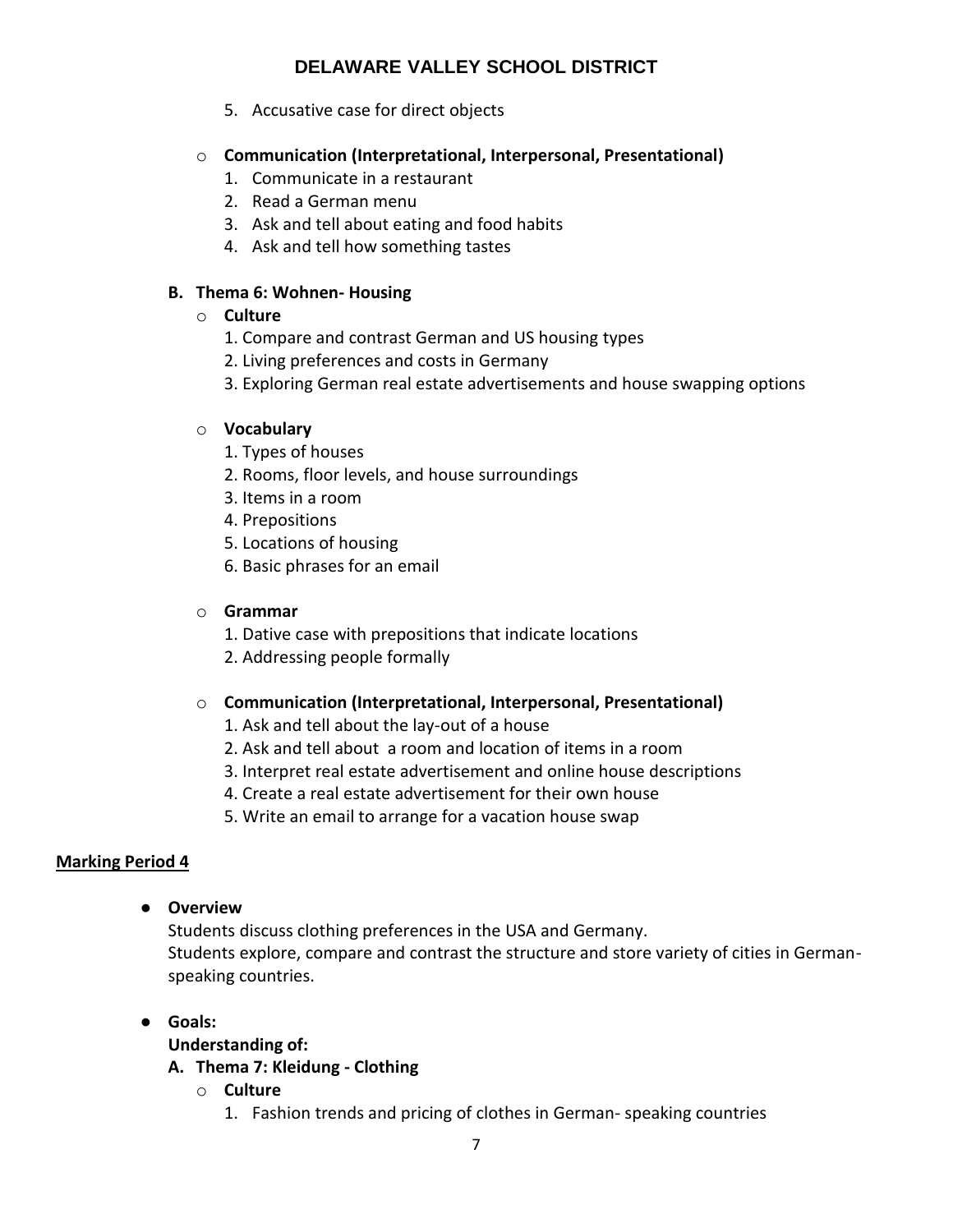- 2. Importance of clothing for teenage identity
- 3. Sizing chart differences between the USA and German- speaking countries
- 4. Regional traditional clothing in German-speaking countries

## o **Vocabulary**

- 1. Clothing items
- 2. Colors
- 3. Vocabulary pertaining to how clothing fits and looks
- 4. Prices and the verb 'kosten'
- 5. Clothing store options

## o **Grammar**

- 1. Verb 'tragen' to describe what someone wears
- 2. Verb 'passen' to describe how clothing fits
- 3. Verb 'gefallen' to tell how someone likes certain clothing
- 4. Separable prefix verbs 'anhaben', 'anziehen', 'umziehen', 'anprobieren', 'aussehen'
- 5. Expression 'zu' to express 'too'

## o **Communication (Interpretational, Interpersonal, Presentational)**

- 1. Ask and describe what someone is wearing
- 2. Create and conduct an interview about clothing and shopping preferences
- 3. Communicate in a shopping situation
- 4. Interpret info graphs and German clothing advertisements

## **B. Thema 8: Die Stadt- In the City**

## o **Culture**

- 1. Structure, Stores and Facilities in a German- speaking city
- 2. Geographical Distribution of cities in German- speaking countries
- 3. Selected city portraits to show impact of Germany's history
- 4. Shopping Behavior in German- speaking countries

## o **Vocabulary**

- 1. Names of store and facilities
- 2. Vocabulary to give directions
- 3. Adverbs of time to express frequency

## o **Grammar**

1. 'du', 'ihr', and 'Sie' command

## o **Communication (Interpretational, Interpersonal, Presentational)**

- 1. Asking and telling where something is located
- 2. Asking for and giving directions
- 3. Reading a city map
- 4. Expressing shopping preferences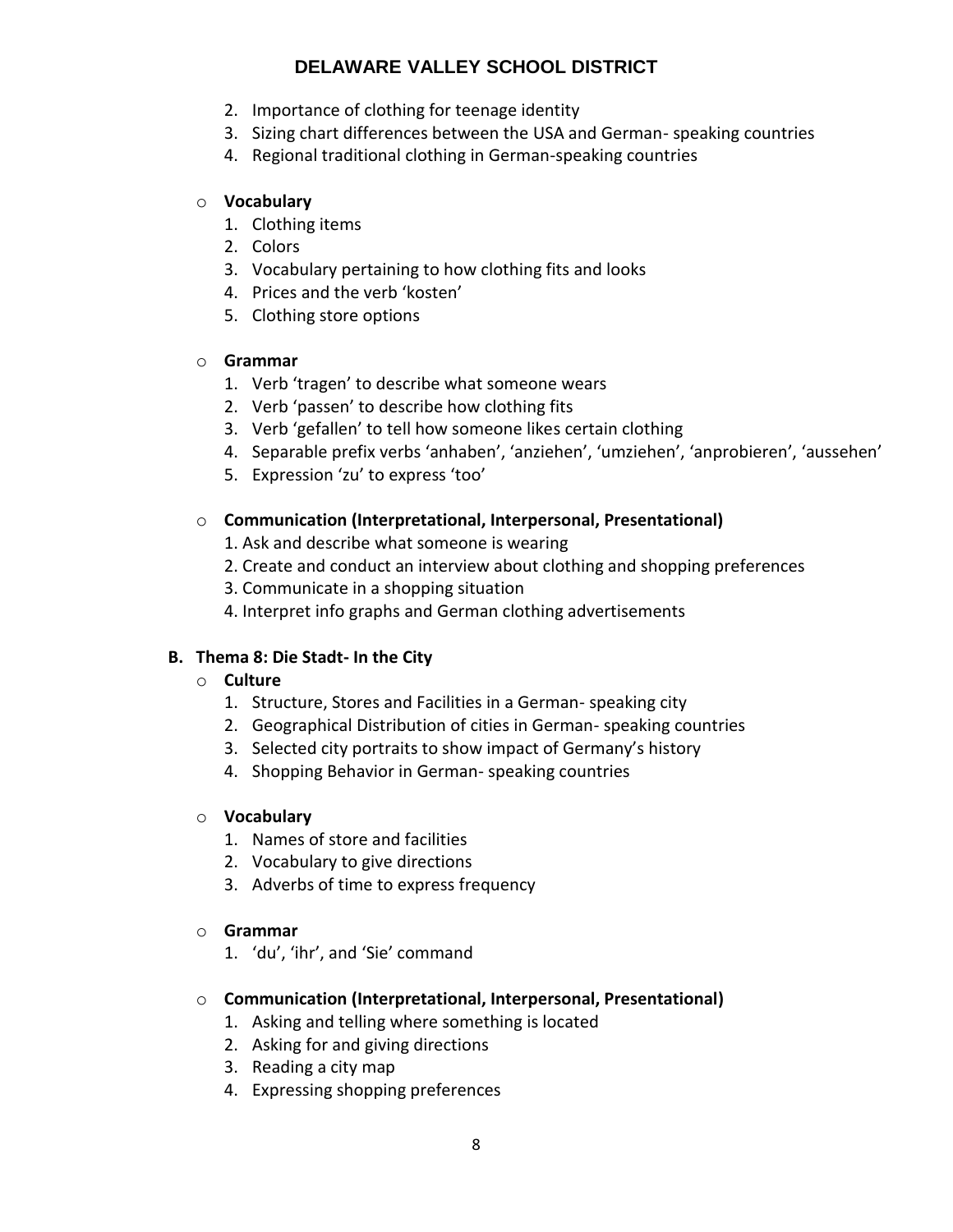## **UNITS: 1-8**

**Big Idea # 1: Effective communication in a foreign language uses as simple structures as necessary and as complex structures as possible**

## **Essential Questions:**

● How can we successfully communicate in a foreign language with growing language competency?

#### **Concepts:**

- Language (vocabulary, grammar, sound system) to exchange information about daily life;
- Strategies to keep a conversation going beyond simple question/answer.

#### **Competencies:**

- Initiate, sustain, and close a conversation about a topic of their daily life;
- Share personal reactions to ideas in authentic experiences;

#### **Big Idea #2: Acceptance of cultural differences is promoted through open-minded cultural comparisons**

#### **Essential Questions:**

● How can learning about the practices of another culture give us insights into the perspectives of the people of that culture, and make us reflect on our own culture?

#### **Concepts:**

● Social interactions, practices, and daily life routines of another culture;

## **Competencies:**

- Act and react appropriately in culture-specific situations;
- Analyze authentic and modified text, audio, and video materials to extract cultural information and practices;
- Research, present, and discuss specific cultural topics and put them into relation to their own culture;
- Research and identify aspects of the target language in their own community;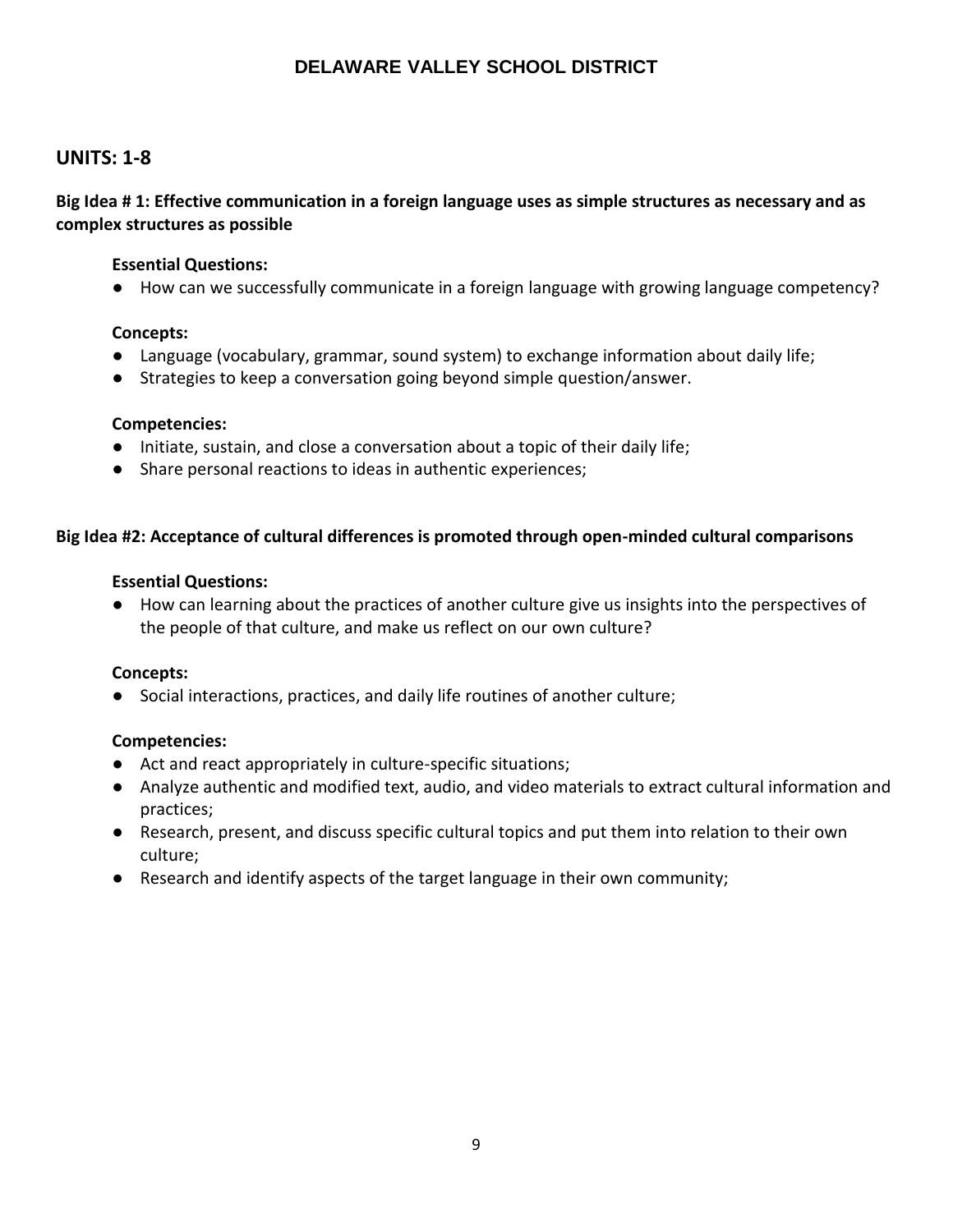## **Big Idea #3: Gain greater understanding of concepts by connecting the learning of a foreign language and culture with other content areas**

## **Essential Questions:**

- How does learning a second language reinforce and expand interdisciplinary studies?
- How can we gain greater insight by connecting foreign language learning with other disciplines?

## **Concepts:**

● Understand the interconnectivity of different disciplines;

## **Competencies:**

- Conversation of measurements and currency;
- Reflect on historic events from various standpoints;
- Analyze the impact of a global issue on different parts of the world;

## **Big Idea #4: Rules of grammar and language conventions as well as expanded vocabulary create an in-depth understanding of the target as well as the mother language**

## **Essential Questions:**

- How does comparing and contrasting the target language with our own language help us better understand the structure and vocabulary of English in particular and language structure in general?
- Why does comparing and contrasting cultural practices, products and perspectives in the target culture help us better understand their own culture?

## **Concepts:**

- Use expanded vocabulary and basic grammatical structures of the target language to find similarities and differences in the English language;
- Recognize common language roots for words in the target language and English;

## **Competencies:**

- Identify cognates;
- Use cognates to facilitate understanding;
- Identify false cognates and contrast them with accurate terminology;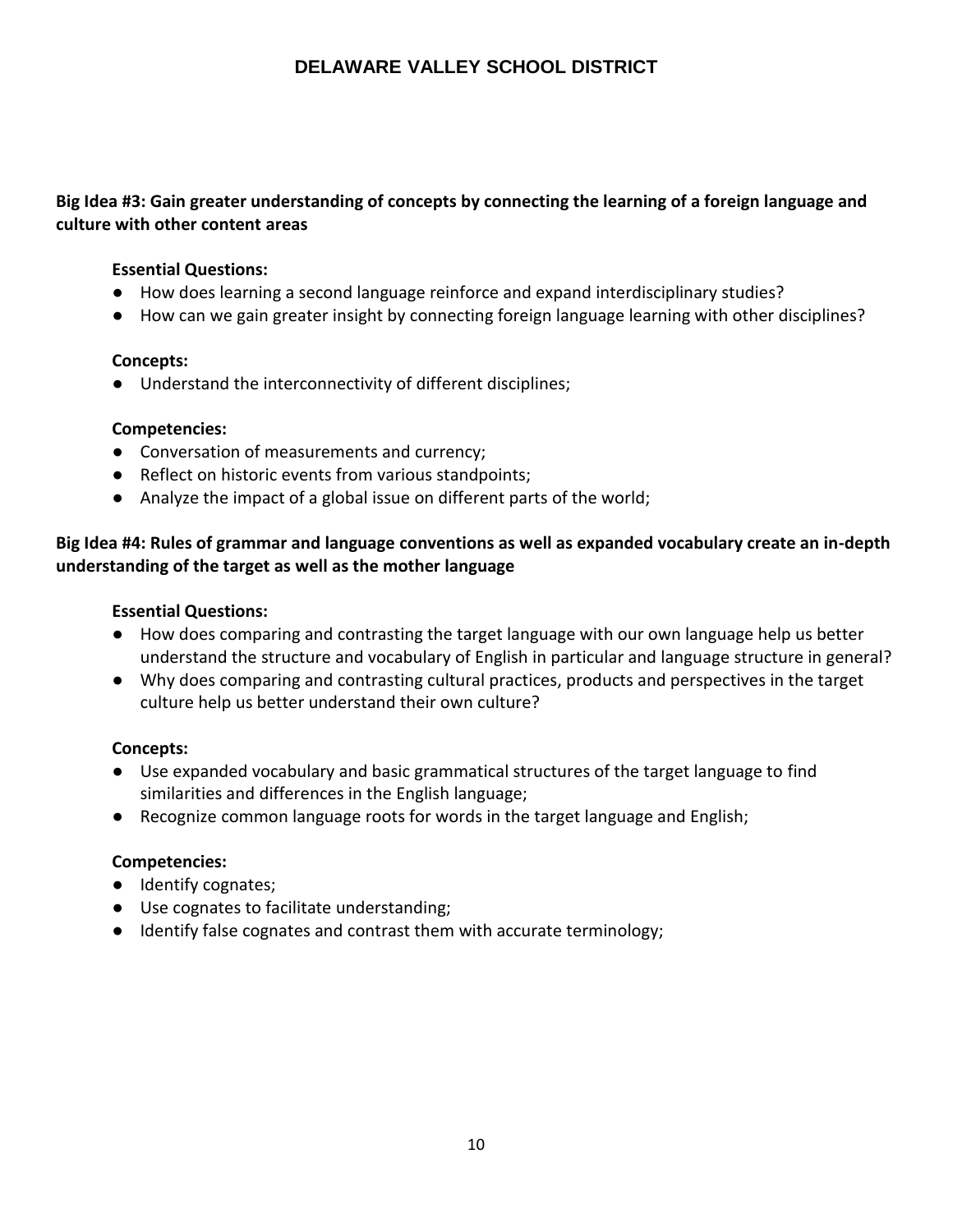## **Unit 1: Thema 1 Time Range in Days: 50 days**

**Standard(s):** PA Common Core State Standards, ACTFL Standards

## **Standards Addressed:**

PACCS: CC.1.2.A; CC.1.2.B; CC.1.2.C; CC. 1.2.D; CC.1.2.F; CC.1.2.G; CC.1.2.H; CC.1.2.I; CC. 1.3. E; CC.1.3.K; CC.1.4.A; CC.1.4.B; CC.1.4.I; CC.1.4.M; CC.1.4.S; CC.1.4.T; CC.1.4.U; CC.1.4.V; CC.1.4.W; CC.1.4.X; CC.1.5.A; CC.1.5.B; CC.1.5.C; CC.1.5.D; CC.1.5.E&G; CC.1.5.F

ACTFL: 1.2; 2.1; 2.2; 3.1; 3.2; 4.1; 4.2; 5.1; 5.2

**Overview:** Thema 1- Sich Kennenlernen

**Goals:** Student obtain and share personal information with others.

## **Objectives:**

- 1. Students culturally appropriately initiate and respond to greetings; (DOK Level 1)
- 2. Students ask for and give basic personal information like name, age, birthday, place of residence, and place of origin; (DOK Level 2)
- 3. Students state and write the date correctly in German; (DOK Level 1)
- 4. Students spell and ask for spelling of individual words and names; (DOK Level 2)
- 5. Students maintain a short conversation about basic personal information; (DOK Level 4)
- 6. Students create a word cloud to describe themselves by using an online dictionary; (DOK Level 4)
- 7. Students name basic geographical information about Germany, Austria, and Switzerland; (DOK Level 1)
- 8. Students compare geographical information about USA and German-speaking countries; (DOK Level 3)
- 9. Students create a short written narration about personal information; (DOK Level 4)
- 10. Students create a commemorative plaque for a famous German-speaking person; (DOK Level 4)

- **Vocabulary:**
	- o Deutsch Aktuell 1, Kapitel 1: p. 1- 37
	- o Deutsch Aktuell 1, Kapitel 5: p.160/ 161 (Geography)
	- o Vocabulary List
	- o Quizlet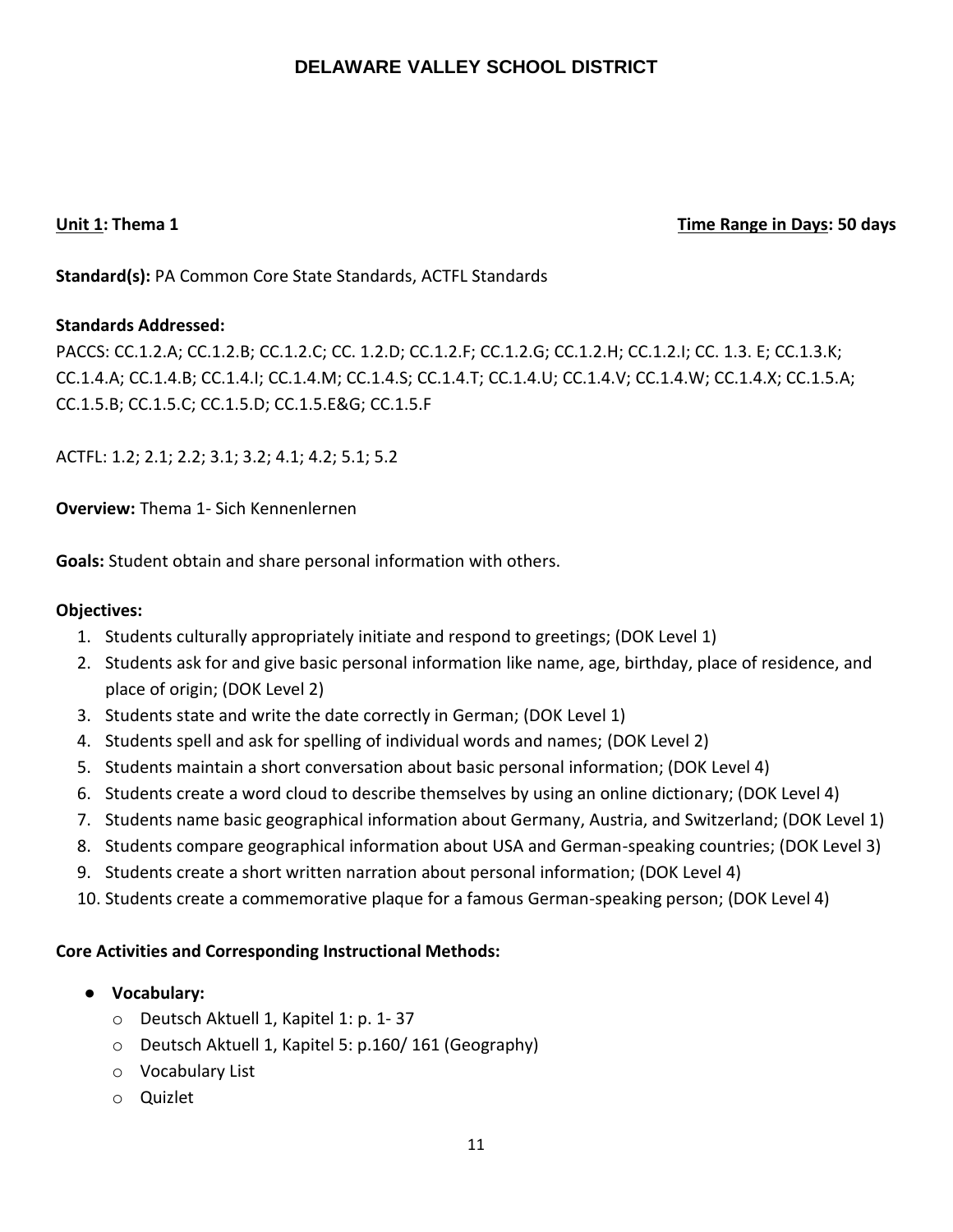## ● **Grammar:**

- o Deutsch Aktuell 1, Kapitel 1: p.3/ 25/ 448 (verb conjugation of 'heißen', 'kommen', 'wohnen')
- o Deutsch Aktuell 1, Kapitel 1: p.17 (verb conjugation of 'sein')
- o Deutsch Aktuell 1, Kapitel 1: p.25/ 448 (subject pronouns)
- o Deutsch Aktuell 1, Kapitel 2: p.59, 148, 166, 342, 448 (definite and indefinite articles)
- o Deutsch Aktuell 1, Grammar Summary: p.449 (negation with 'nicht')
- **Suggested activities that incorporate vocabulary and grammar**:
	- o Listening Activities
		- a. Deutsch Aktuell 1, Kapitel 1: pages 2,7,9,
		- b. Deutsch Aktuell 1, Workbook Listening Activities Kapitel 1
		- c. Audio Lingua Listening Activities
		- d. SeeSaw Recordings
	- o Reading Activities
		- a. Deutsch Aktuell 1, Kapitel 1: pages 1-37
		- b. Postcard/ email from German teenager about their family
	- o Speaking Activities
		- a. Deutsch Aktuell 1, Kapitel 1: pages 4, 17- 19, 22, 26/27, 31
		- b. SeeSaw Recordings
	- o Writing Activities
		- a. Deutsch Aktuell 1, Kapitel 1: pages 14,16,19,33
		- b. Deutsch Aktuell 1, Writing Activities
		- c. Commemorative Plaque for a famous German-speaking person

## **Assessments:**

## **Diagnostic:**

- Class discussions, question & answer sessions, graphic organizers **Formative:**
- Vocabulary
	- o Spelling & matching quiz
	- o
- Grammar
	- o Verb conjugation exercises
	- o Verb conjugation quizzes
	- o Deutsch Aktuell 1 Testing Kit, Grammar quizzes
- Listening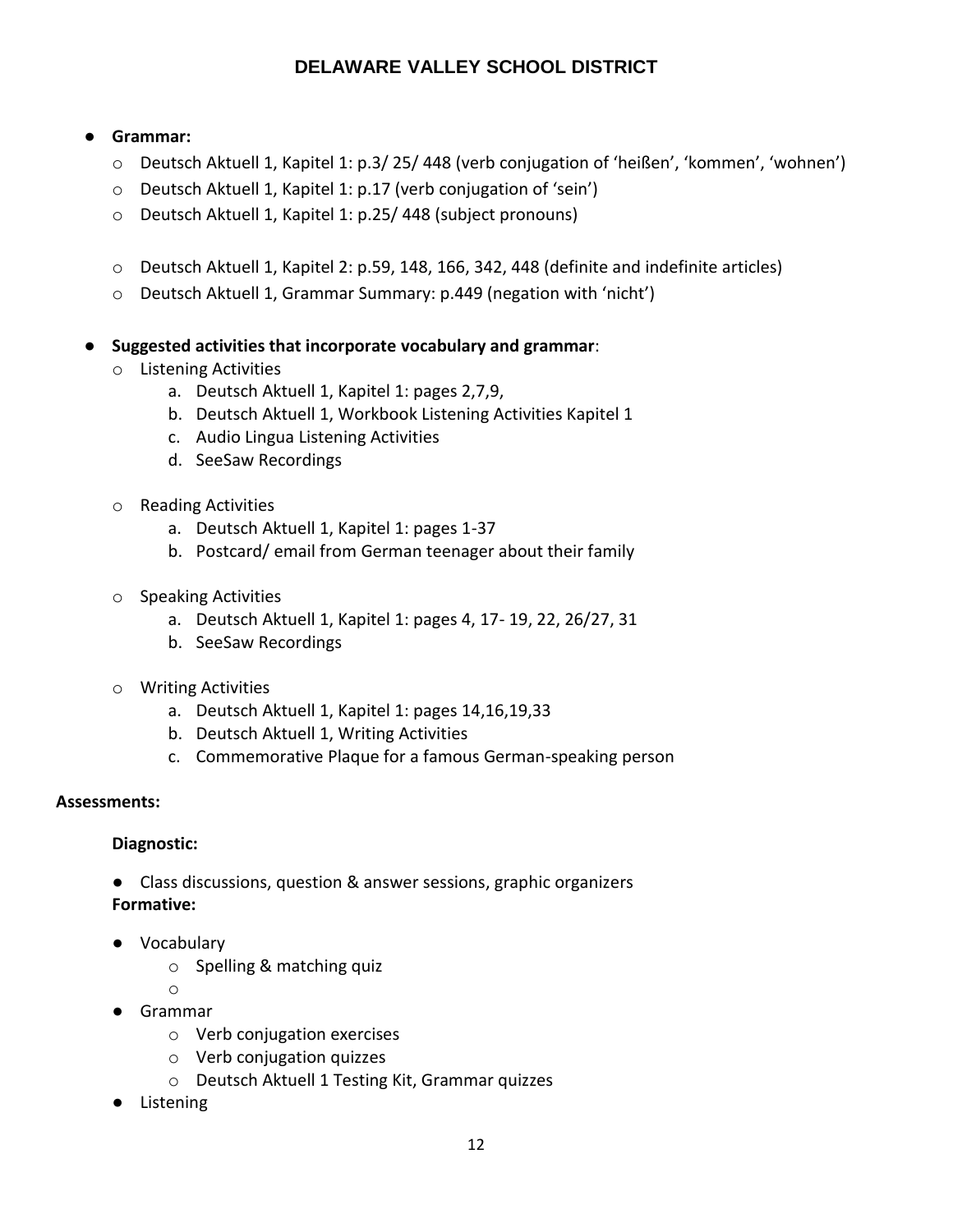- o Deutsch Aktuell 1, Workbook, Listening Activities
- o Deutsch Aktuell 1 Testing Kit, Listening Quizzes
- o Vocabulary Listening Quiz
- Writing
	- o Warm-up sentences
	- o Question ladder Questionnaire
	- o Interview Summary
- Reading
	- o Postcard from a German teenager
- Speaking
	- o Question ladder Oral Presentation
	- o Question ladder Interview

## **Summative:**

- Students create an audio- visual introduction of themselves;
- Students interpret the oral and written presentation of a postcard/ email from a German teenager;
- Students create their own postcard in response;
- Students create a commemorative plaque about a famous German- speaking person;

## **Extensions:**

- Supplemental vocabulary, grammar, listening, reading, writing activities from Deutsch Aktuell 1, Kapitel 1, pages 35/ 36
- Cultural discussions, activities, and/or projects (create your own birth announcement in German)

## **Correctives:**

- 1. Supplemental instruction and modeling of listening, speaking, reading and writing strategies
- 2. Use of technological resources available

## **Materials and Resources:**

## **PRINT RESOURCES: Deutsch Aktuell 1** Textbook, **Deutsch Aktuell 1** Workbook, **Deutsch Aktuell 1** Testing Kit

Grammar companion (teacher- made)

## **NON-PRINT RESOURCES:**

- o web.seesaw.me
- o Quizlet.com
- o Audio Lingua
- o DuoLingo

**OTHER RESOURCES:** Additional websites for grammar practice, vocabulary games, and listening activities that incorporate current events, teacher-developed rubrics and scoring guides, teacher developed SmartBoard Notebook files and activities.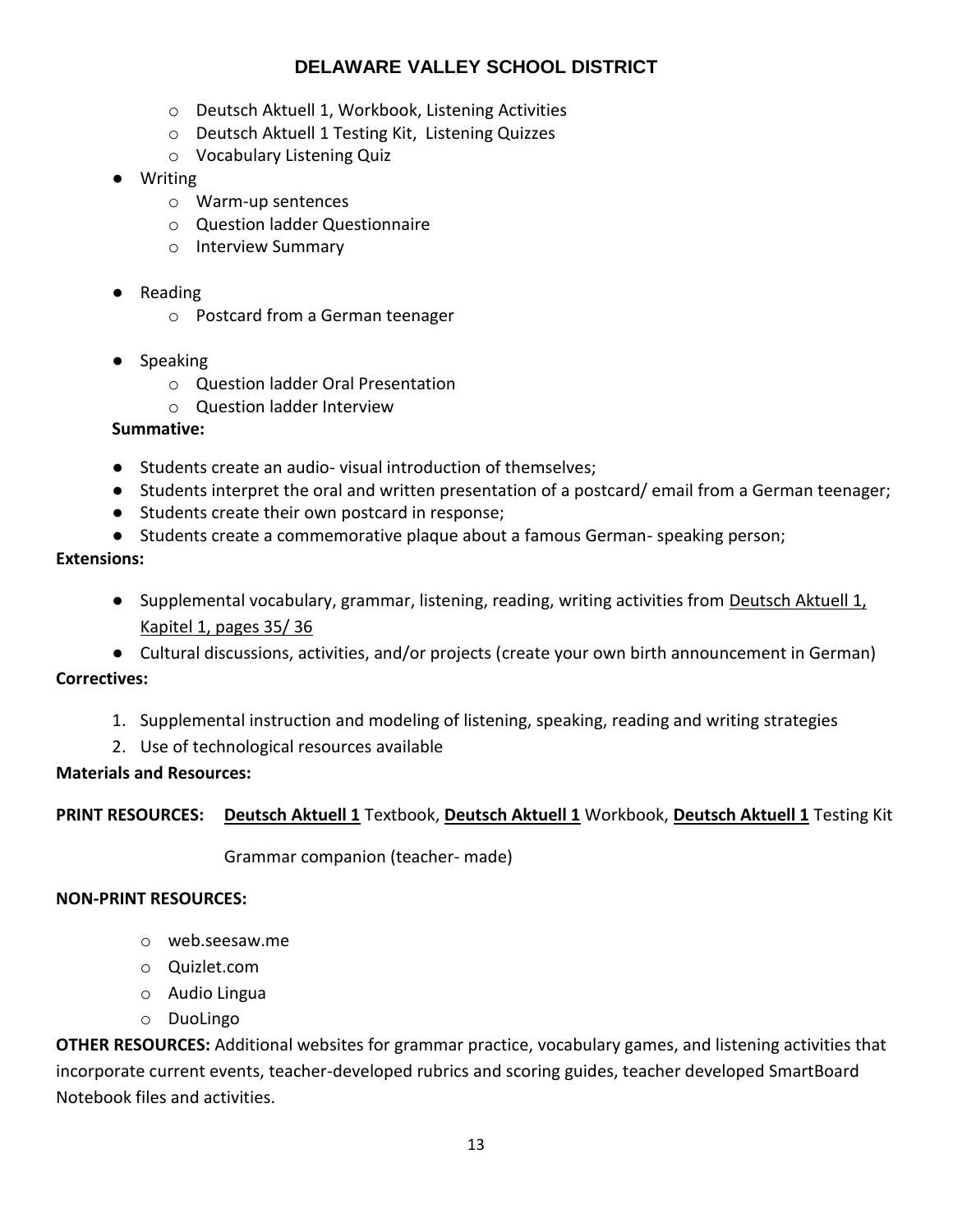## **Unit 2: Thema 2 Time Range in Days: 30 days**

**Standard(s):** PA Common Core State Standards, ACTFL Standards

## **Standards Addressed:**

PACCS: CC.1.2.A; CC.1.2.B; CC.1.2.C; CC. 1.2.D; CC.1.2.F; CC.1.2.G; CC.1.2.H; CC.1.2.I; CC. 1.3. E; CC.1.3.K; CC.1.4.A; CC.1.4.B; CC.1.4.I; CC.1.4.M; CC.1.4.S; CC.1.4.T; CC.1.4.U; CC.1.4.V; CC.1.4.W; CC.1.4.X; CC.1.5.A; CC.1.5.B; CC.1.5.C; CC.1.5.D; CC.1.5.E&G; CC.1.5.F

ACTFL: 1.2; 2.1; 2.2; 3.1; 3.2; 4.1; 4.2; 5.1; 5.2

## **Overview:** Thema 2- Die Familie

**Goals:** Student obtain, share and discuss information about family and family relationships.

## **Objectives:**

- 1. Students identify family members with the appropriate terminology in German; (DOK Level 1)
- 2. Students ask and describe family relationships using possessive adjectives; (DOK Level 3 )
- 3. Students describe physical appearance and character features of family members; (DOK Level 2 )
- 4. Students recognize people based on their description; (DOK Level 1)
- 5. Students extract information about family from authentic audio sources ; (DOK Level 2 )
- 6. Students maintain a short conversation about family; (DOK Level 3)
- 7. Students create a family tree; (DOK Level 4 )
- 8. Students create an audio-visual presentation of their family; (DOK Level 4)
- 9. Students extract and discuss information from authentic print sources; (DOK Level 2, 4)
- 10. Students create and present a written description of their family; (DOK Level 4)

- **Vocabulary:**
	- o Deutsch Aktuell 1, Kapitel 2: p. 38- 69
	- o Vocabulary List
	- o Quizlet
- **Grammar:**
	- o Deutsch Aktuell 1, Kapitel 3: p.77/ 449 (verb conjugation of 'haben')
	- o Deutsch Aktuell 1, Kapitel 1/7/8: p.259, 451 (possessive adjectives)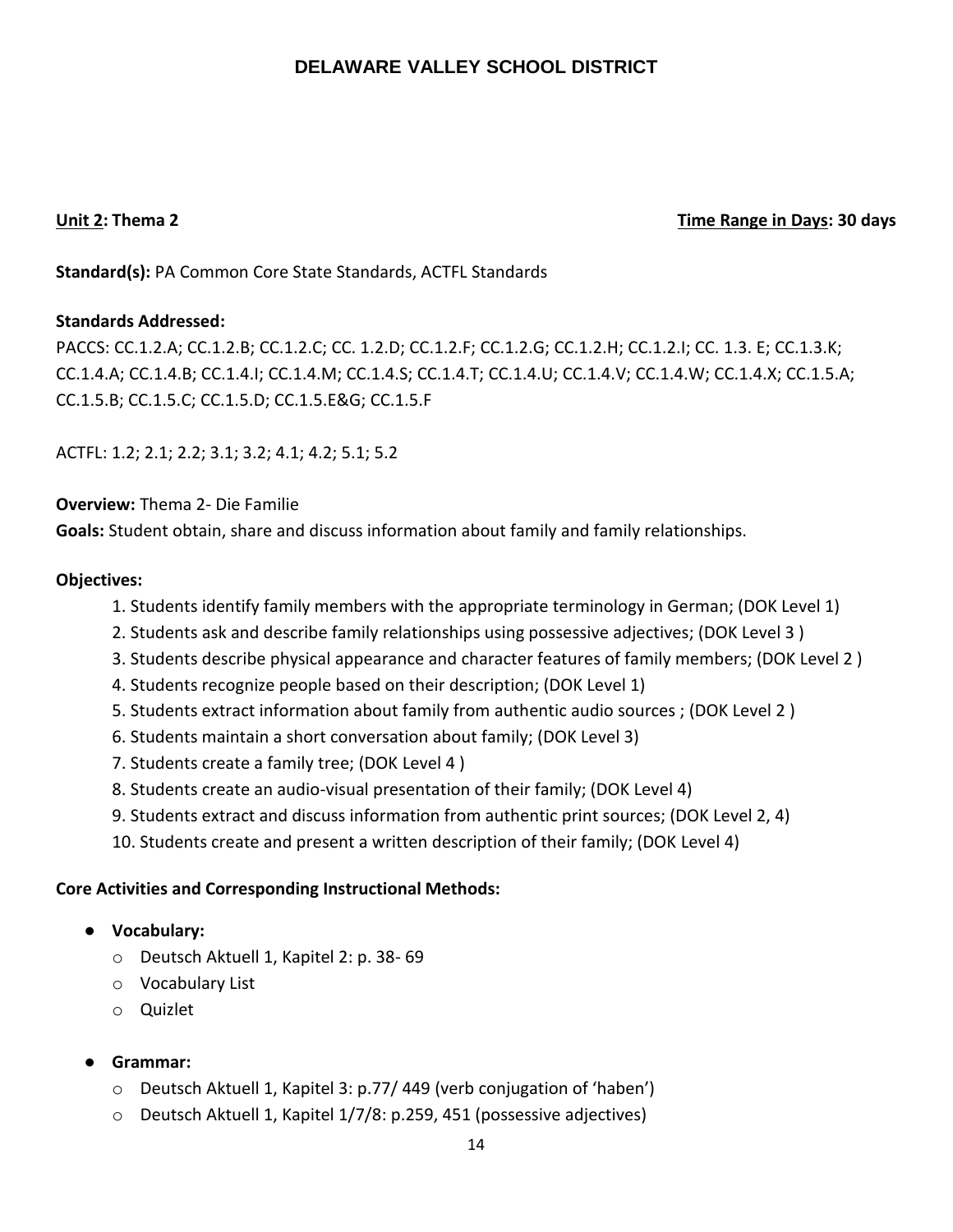- o Deutsch Aktuell 1, Kapitel 3: p.203/ 449 (negative article 'kein', 'keine', 'keinen')
- o Deutsch Aktuell 1, Kapitel 2: p.45/ 449 (formation of questions)

## ● **Suggested activities that incorporate vocabulary and grammar**:

- o Listening Activities
	- a. Deutsch Aktuell 1, Kapitel 2: pages 40, 43/ 44, 58
	- b. Deutsch Aktuell 1, Workbook Listening Activities
	- c. Audio Lingua Listening Activities
	- d. SeeSaw Recordings
- o Reading Activities
	- a. Deutsch Aktuell 1, Kapitel 2: pages 38- 69
- o Speaking Activities
	- a. Deutsch Aktuell 1, Kapitel 2: pages 52, 62, 66
	- b. SeeSaw Recordings
- o Writing Activities
	- a. Deutsch Aktuell 1, Kapitel 2: pages 51/ 52, 62/ 63
	- b. Deutsch Aktuell 1, Workbook Writing Activities
	- c. Family tree with written summary

#### **Assessments:**

## **Diagnostic:**

- Class discussions, question & answer sessions, graphic organizers **Formative:**
- Vocabulary
	- o Spelling & matching quiz
	- o Deutsch Aktuell 1 Testing Kit, Vocabulary Quizzes
- Grammar
	- o Verb conjugation exercises
	- o Verb conjugation quizzes
	- o Possessive adjective quiz
	- o Deutsch Aktuell 1 Testing Kit, Grammar Quizzes
- Listening
	- o Deutsch Aktuell 1, Workbook Listening Activities
	- o Vocabulary Listening Quiz
	- o Deutsch Aktuell 1 Testing Kit, Listening Quizzes
- **Writing**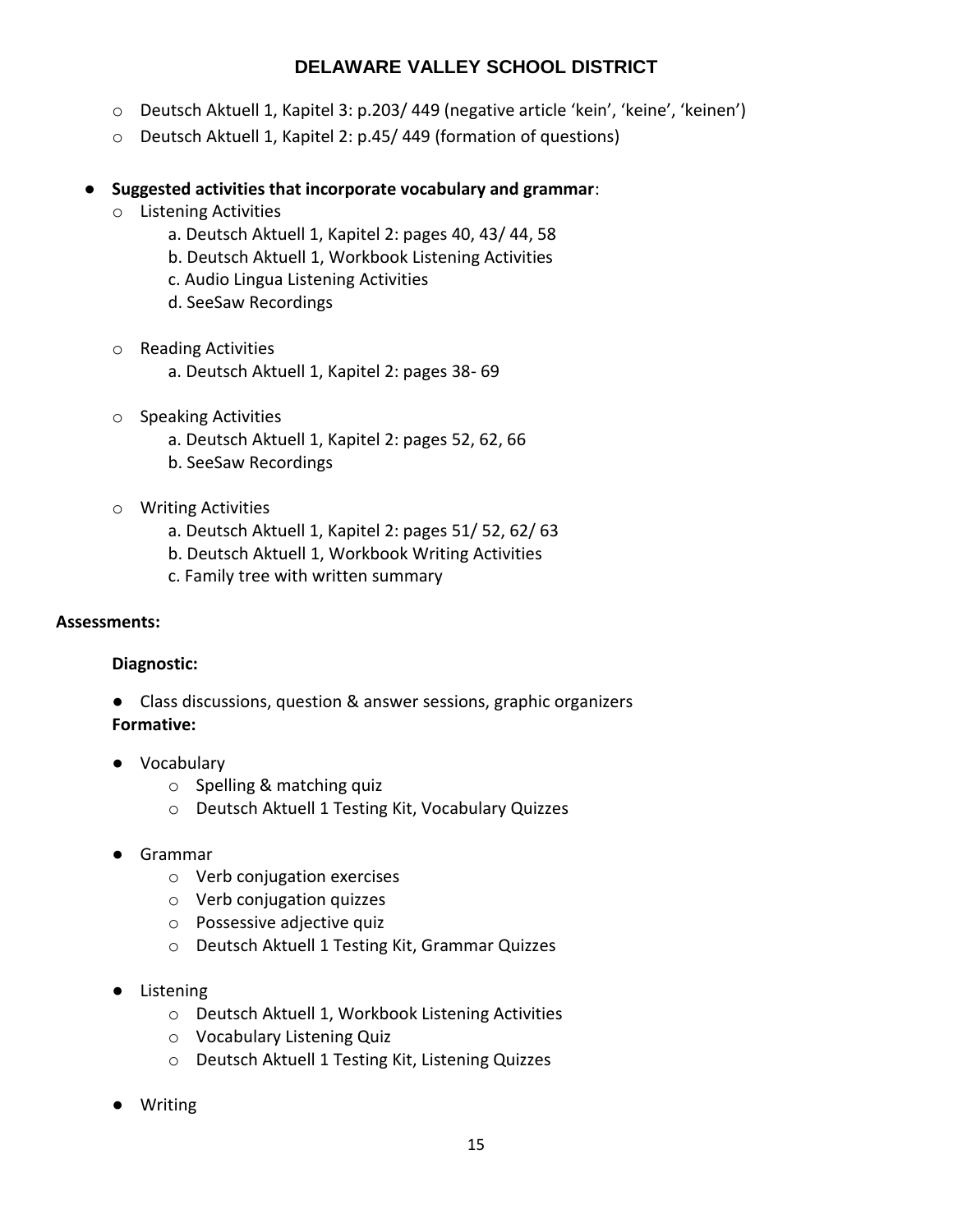- o Warm-up sentences
- o Question ladder Questionnaire
- o Interview summary
- Reading
	- o Postcard from a German teenager
- Speaking
	- o Question ladder Oral Presentation
	- o Question ladder Interview

## **Summative:**

- Students extract information about someone's family from an audio source
- Students interpret a postcard/ email from a German teenager;
- Students create a response to the postcard/ email;
- Students create an audio- visual introduction of their family;

## **Extensions:**

- Supplemental vocabulary, grammar, listening, reading, writing activities from Deutsch Aktuell 1, Kapitel 2, pages 65, 67/ 68
- Cultural discussions, activities, and/or projects (create a mobile of your imaginary family)

## **Correctives:**

- 1. Additional instruction and modeling of listening, speaking, reading and writing strategies
- 2. Supplemental activities to apply concepts correctly
- 3. Use of technological resources available

## **Materials and Resources:**

## **PRINT RESOURCES: Deutsch Aktuell 1** Textbook, **Deutsch Aktuell 1** Workbook, **Deutsch Aktuell 1** Testing Kit

Infographs

Grammar Companion (teacher- made)

## **NON-PRINT RESOURCES:**

- o web.seesaw.me
- o Quizlet.com
- o Audio Lingua
- o DuoLingo

**OTHER RESOURCES:** Additional websites for grammar practice, vocabulary games, and listening activities that incorporate current events, teacher-developed rubrics and scoring guides, teacher developed SmartBoard Notebook files and activities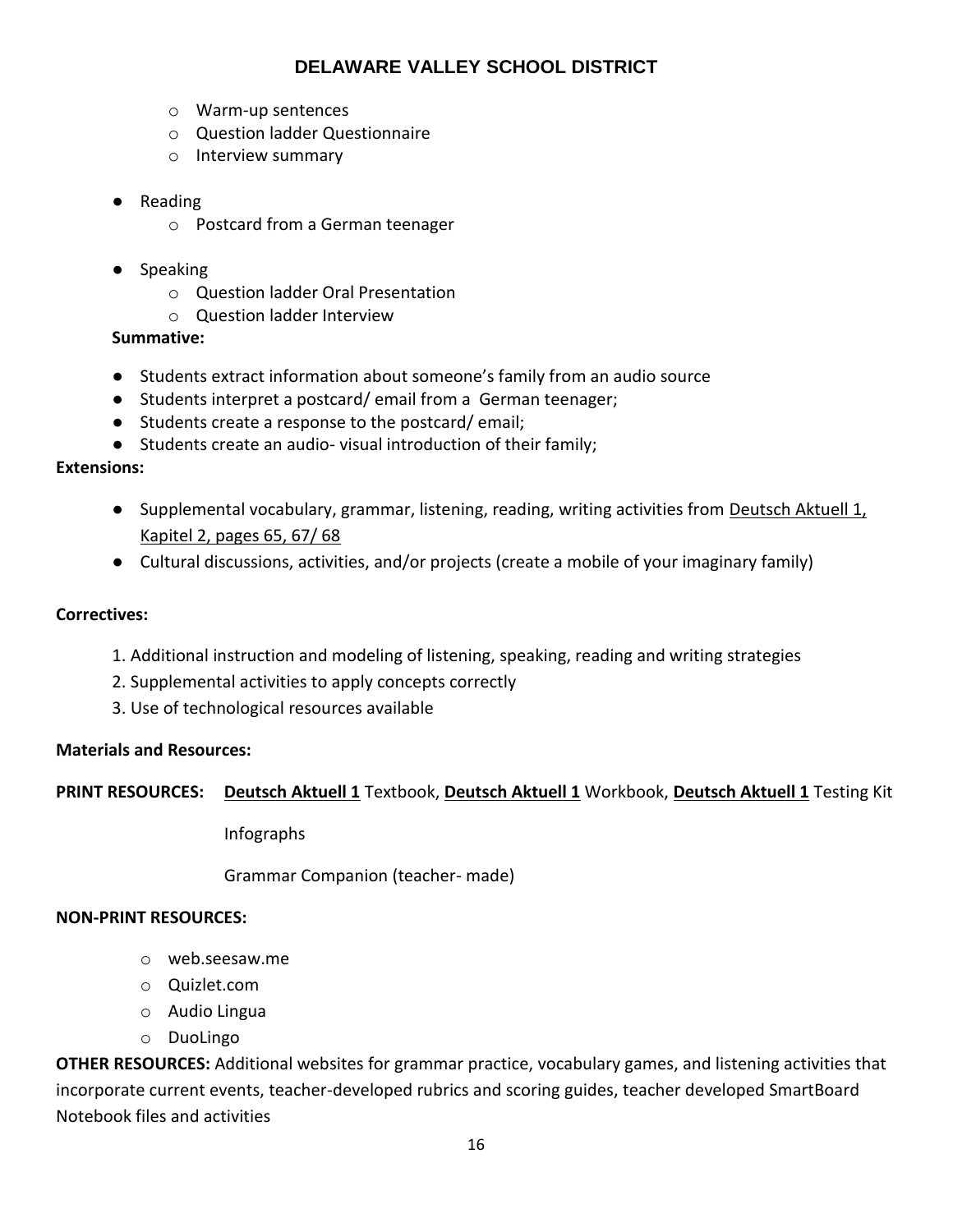## **Unit 3: Thema 3 Time Range in Days: 40 days**

**Standard(s):** PA Common Core State Standards, ACTFL Standards

## **Standards Addressed:**

PACCS: CC.1.2.A; CC.1.2.B; CC.1.2.C; CC. 1.2.D; CC.1.2.F; CC.1.2.G; CC.1.2.H; CC.1.2.I; CC. 1.3. E; CC.1.3.K; CC.1.4.A; CC.1.4.B; CC.1.4.I; CC.1.4.M; CC.1.4.S; CC.1.4.T; CC.1.4.U; CC.1.4.V; CC.1.4.W; CC.1.4.X; CC.1.5.A; CC.1.5.B; CC.1.5.C; CC.1.5.D; CC.1.5.E&G; CC.1.5.F

ACTFL: 1.2; 2.1; 2.2; 3.1; 3.2; 4.1; 4.2; 5.1; 5.2

**Overview:** Thema 3- Freizeit

**Goals:** Student discuss and inquire about leisure time activities.

Students compare and contrast how German and US teenagers spend their leisure time.

## **Objectives:**

- 1. Students describe what they do, like and dislike to do in their freetime; (DOK Level 1)
- 2. Students inquire about someone's leisure time activities and activity preferences; (DOK Level 1, 2)
- 3. Students ask and tell when someone is doing something and sequence events; (DOK Level 1, 2)
- 4. Students ask and express what someone would like to do;
- 5. Students make plans for how to spend their leisure time;

6. Students compare and contrast popular leisure activities in the USA with those in German- speaking countries; DOK Level 4)

7. Students create promotional flyers in German about DV extra-curricular activities and things to do in Pike County; (DOK Level 4)

- **Vocabulary:**
	- o Deutsch Aktuell 1, Kapitel 3: p. 70- 105
	- o Vocabulary List
	- o Quizlet
- **Grammar:**
	- o Deutsch Aktuell 1, Grammar Summary: p.448 (verb conjugation of regular verbs)
	- o Deutsch Aktuell 1, Grammar Summary: p.225, 449 (verbs with vowel change)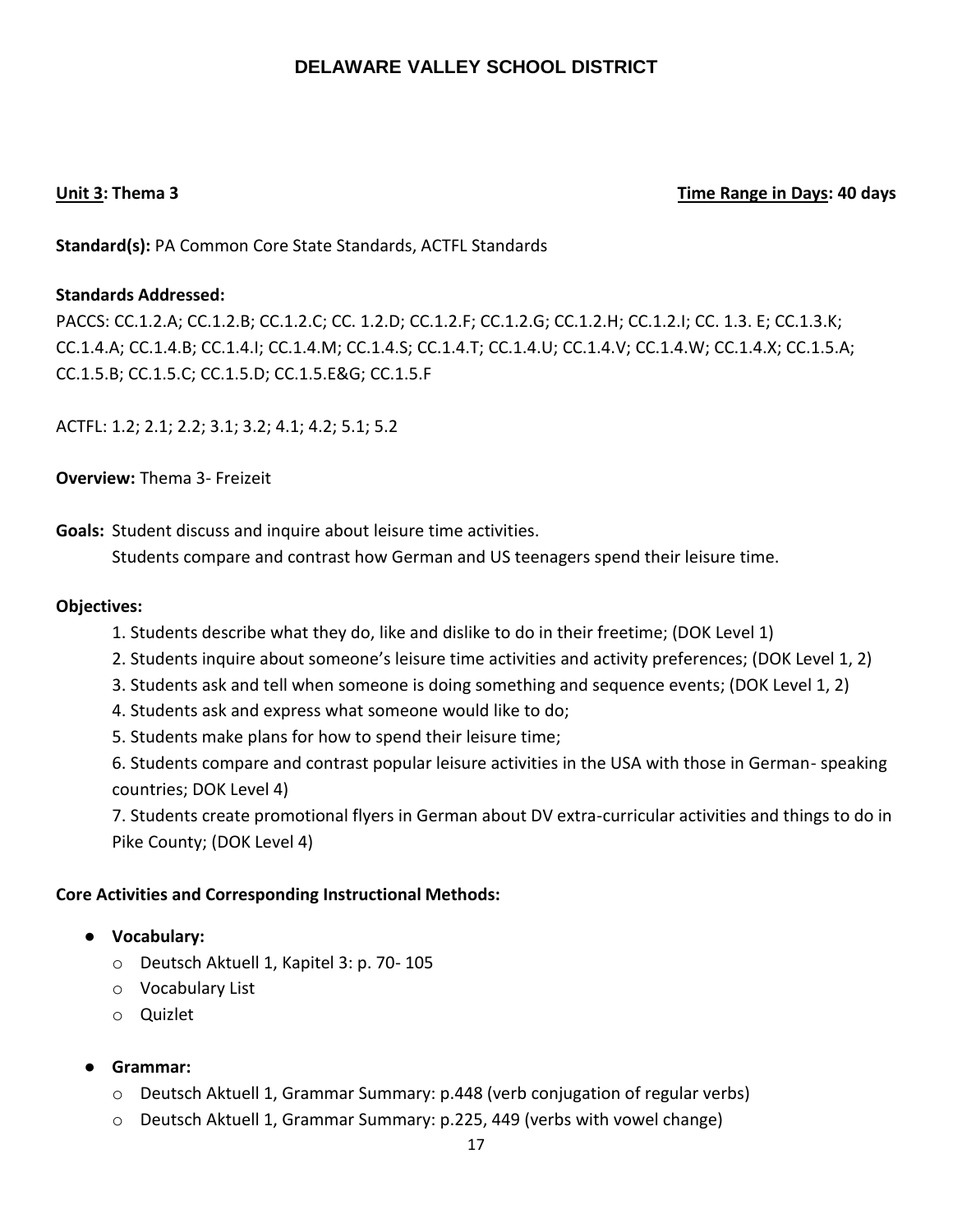- o Deutsch Aktuell 1, Kapitel 3: p.83 (syntax)
- o Deutsch Aktuell 1, Grammar Summary: p.449 (questions with and without question word)

## ● **Suggested activities that incorporate vocabulary and grammar**:

- o Listening Activities
	- a. Deutsch Aktuell 1, Kapitel 3: pages 72, 75/ 76, 90, 95
	- b. Deutsch Aktuell 1, Workbook Listening Activities
	- c. Audio Lingua Listening Activities
	- d. SeeSaw Recordings
- o Reading Activities
	- a. Deutsch Aktuell 1, Kapitel 3: pages 82, 90, 93/ 94
	- b. Postcard/ email from German teenager about leisure activities
- o Speaking Activities
	- a. Deutsch Aktuell 1, Kapitel 3: pages 74- 78, 84/85, 96
	- b. SeeSaw Recordings
- o Writing Activities
	- a. Deutsch Aktuell 1, Kapitel 1: pages 85/86, 89, 96
	- b. Deutsch Aktuell 1, Workbook Writing Activities
	- c. SMS to friend to make plans

## **Assessments:**

## **Diagnostic:**

● Class discussions, question & answer sessions, graphic organizers

## **Formative:**

- Vocabulary
	- o Spelling & matching quiz
	- o Deutsch Aktuell 1 Testing Kit, Vocabulary Quizzes
- Grammar
	- o Verb conjugation exercises
	- o Verb conjugation quizzes
	- o Deutsch Aktuell 1 Testing Kit, Grammar Quizzes
- Listening
	- o Deutsch Aktuell 1, Workbook Listening Activities
	- o Vocabulary Listening Quiz
	- o Deutsch Aktuell 1 Testing Kit, Listening Quizzes
- Writing
	- o Warm-up sentences
	- o Question ladder Questionnaire
	- o SMS
- Reading
	- o Postcard from a German teenager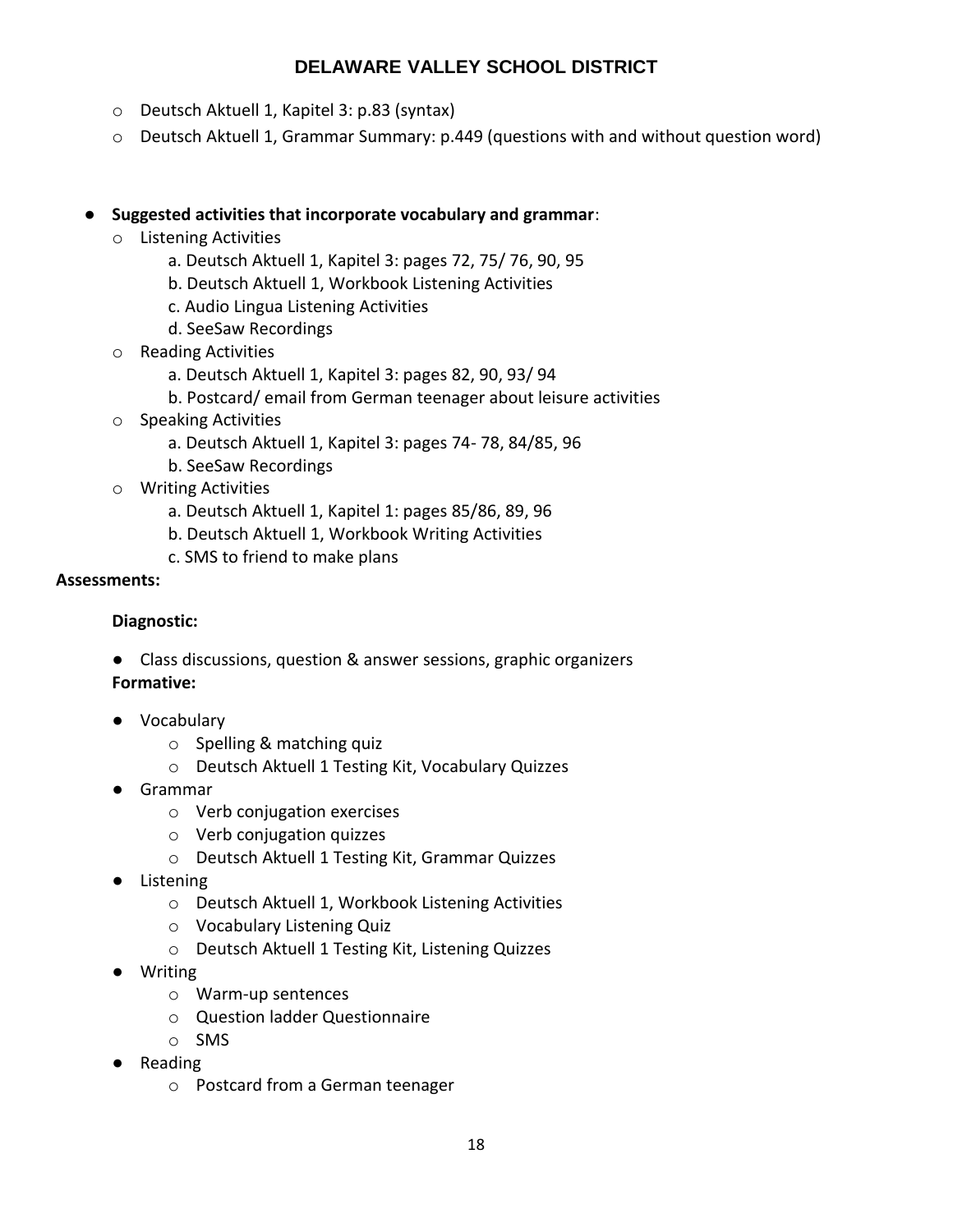- Speaking
	- o Question ladder Oral Presentation
	- o Question ladder Interview

## **Summative:**

- Students interpret a postcard from a German teenager;
- Students create an audio presentation about their leisure activities;
- Students extract information about leisure time activities from an audio source;
- Students write a postcard to a German- speaking teenager about how they spend their leisure time;
- Students create a flyer in German to promote DV extra- curricular activities;

## **Extensions:**

- Supplemental vocabulary, grammar, listening, reading, writing activities from Deutsch Aktuell 1, Kapitel 3, pages 98/99
- Selection passages from Deutsch Aktuell 1, Kapitel 10 (pages 334-375) and Kapitel 12 (pages 417-447)
- Goethe- Institut "Sport in Deutschland" cultural materials
- Cultural discussions, activities, and/or projects

## **Correctives:**

- 1. Additional instruction and modeling of listening, speaking, reading and writing strategies
- 2. Supplemental activities to apply concepts
- 3. Use of technological resources available

## **Materials and Resources:**

## **PRINT RESOURCES: Deutsch Aktuell 1** Textbook, **Deutsch Aktuell 1** Workbook, **Deutsch Aktuell 1** Testing Kit

Grammar Companion (teacher- made)

Infographs

## **NON-PRINT RESOURCES:**

- o web.seesaw.me
- o Quizlet.com
- o Audio Lingua
- o DuoLingo

**OTHER RESOURCES:** Additional websites for grammar practice, vocabulary games, and listening activities that incorporate current events, teacher-developed rubrics and scoring guides, teacher developed SmartBoard Notebook files and activities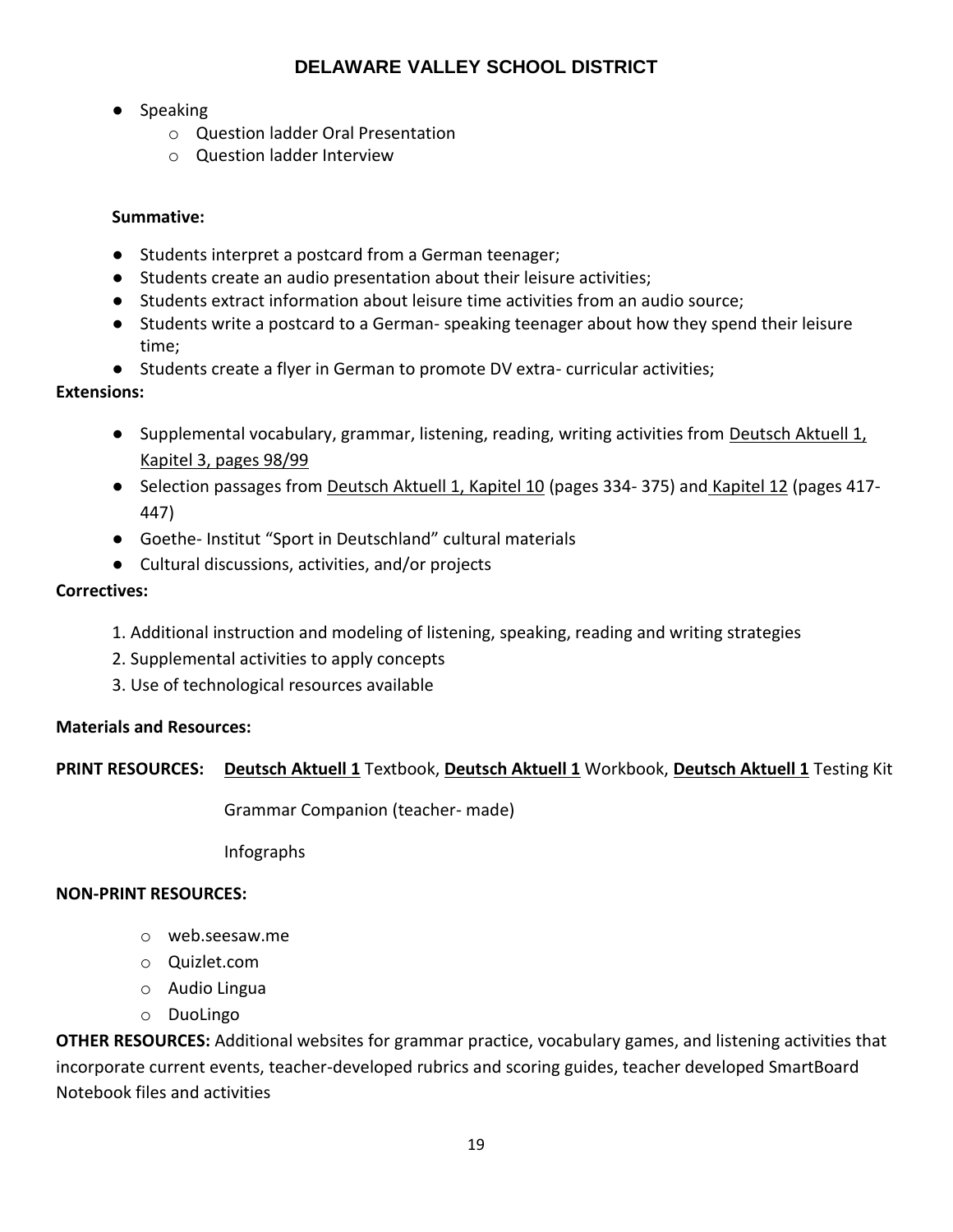## **Unit 4: Thema 4 Time Range in Days: 40 days**

**Standard(s):** PA Common Core State Standards, ACTFL Standards

## **Standards Addressed:**

PACCS: CC.1.2.A; CC.1.2.B; CC.1.2.C; CC. 1.2.D; CC.1.2.F; CC.1.2.G; CC.1.2.H; CC.1.2.I; CC. 1.3. E; CC.1.3.K; CC.1.4.A; CC.1.4.B; CC.1.4.I; CC.1.4.M; CC.1.4.S; CC.1.4.T; CC.1.4.U; CC.1.4.V; CC.1.4.W; CC.1.4.X; CC.1.5.A; CC.1.5.B; CC.1.5.C; CC.1.5.D; CC.1.5.E&G; CC.1.5.F

ACTFL: 1.2; 2.1; 2.2; 3.1; 3.2; 4.1; 4.2; 5.1; 5.2

**Overview:** Thema 4- Schule

**Goals:** Student obtain an insight into the school systems of Germany, Switzerland, and Austria in order to compare and contrast the information with their the structure of their own school system.

## **Objectives:**

- 1. Students ask and tell which school subjects someone has; (DOK Level 1)
- 2. Students ask for and express likes and dislikes for specific school subjects; (DOK Level 1)
- 3. Students describe their school schedule and inquire about someone else's schedule; (DOK Level 2)
- 4. Students ask for and express an opinion; (DOK Level 2)
- 7. Students identify common school supplies; (DOK Level 1)
- 8. Students create a school store flyer with culturally appropriate pricing; (DOK Level 4)

5. Students research numerous aspects of German school life (school system, classes, grading system, extra-curricular activities, school holidays); (DOK Level 2, 3)

6. Students create a graphic organizer to compare the German and the US school system; (DOK Level 4)

7. Students research and discuss professional and educational choices after high school in Germany; (DOK Level 3, 4)

- **Vocabulary:**
	- o Deutsch Aktuell 1, Kapitel 4: p. 106- 141
	- o Vocabulary List
	- o Quizlet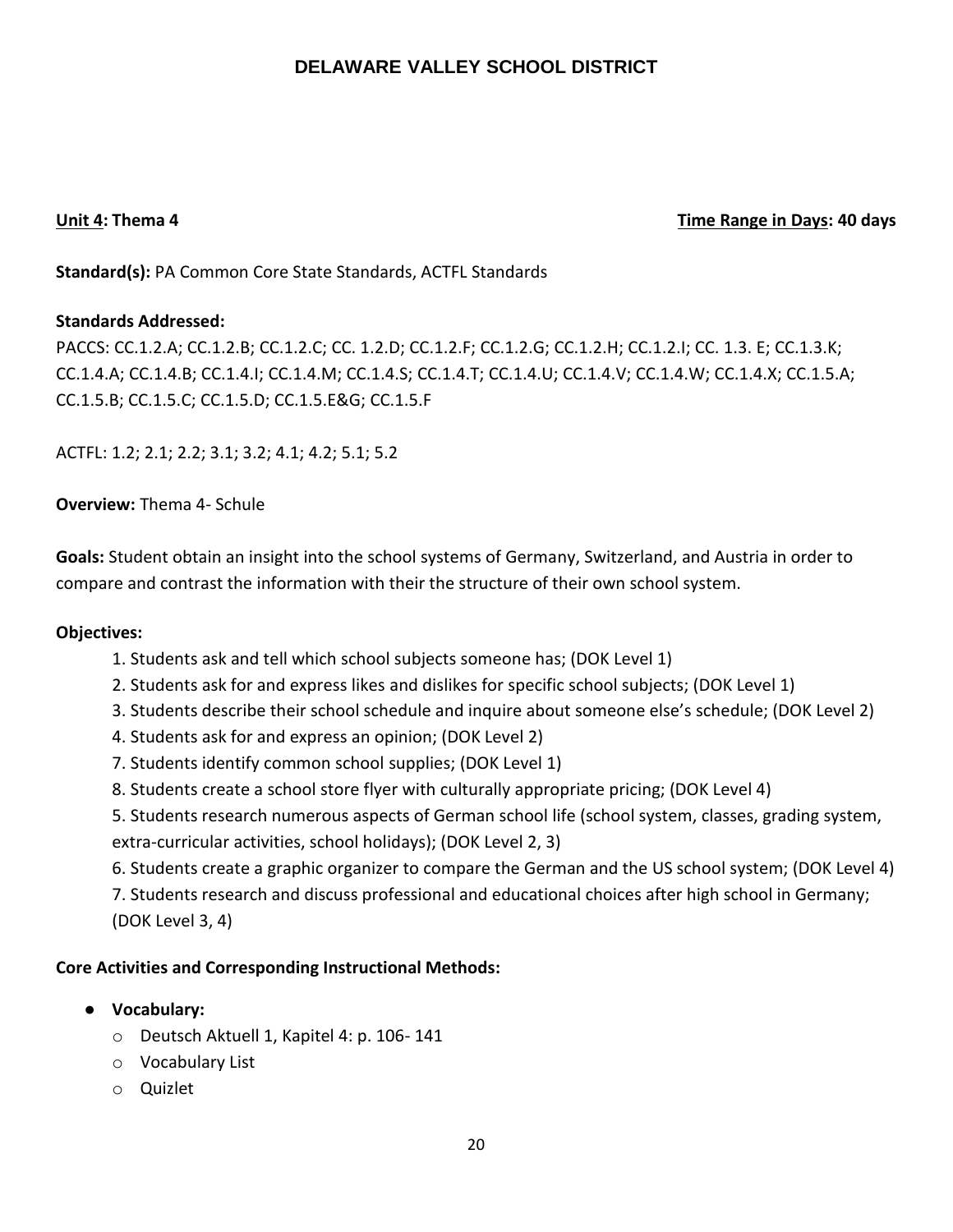## ● **Grammar:**

- o Deutsch Aktuell 1, Kapitel 4: p.121 (verb conjugation of 'finden', to express an opinion)
- o Deutsch Aktuell 1, Kapitel 6: p.186 (verb "mögen" incl. contrast with "möchten)
- o Deutsch Aktuell 1, Kapitel 6: p.196/197 (verb conjugation of 'kosten')
- o Deutsch Aktuell 1, Kapitel 4: p.112 (Accusative case for direct objects)
- **Suggested activities that incorporate vocabulary and grammar**:
	- o Listening Activities
		- a. Deutsch Aktuell 1, Kapitel 4: pages 110, 122
		- b. Audio Lingua Listening Activities
		- c. SeeSaw Recordings
	- o Reading Activities a. Deutsch Aktuell 1, Kapitel 4: pages 110, 126, 132
	- o Speaking Activities
		- a. Deutsch Aktuell 1, Kapitel 4: pages 111, 113/114, 118, 123- 125, 128- 130
		- b. SeeSaw Recordings
	- o Writing Activities
		- a. Deutsch Aktuell 1, Kapitel 4: pages 118, 127, 130/131

## **Assessments:**

## **Diagnostic:**

- Class discussions, question & answer sessions, graphic organizers **Formative:**
- Vocabulary
	- o Spelling & matching quiz
	- o Deutsch Aktuell 1 Testing Kit, Vocabulary Quizzes
- Grammar
	- o Verb conjugation exercises
	- o Verb conjugation quizzes
	- o Accusative quiz
	- o Deutsch Aktuell 1 Testing Kit, Grammar Quizzes
- Listening
	- o Workbook, Kapitel 4, Listening Activities
	- o Vocabulary Listening Quiz
	- o Deutsch Aktuell 1 Testing Kit, Listening Quizzes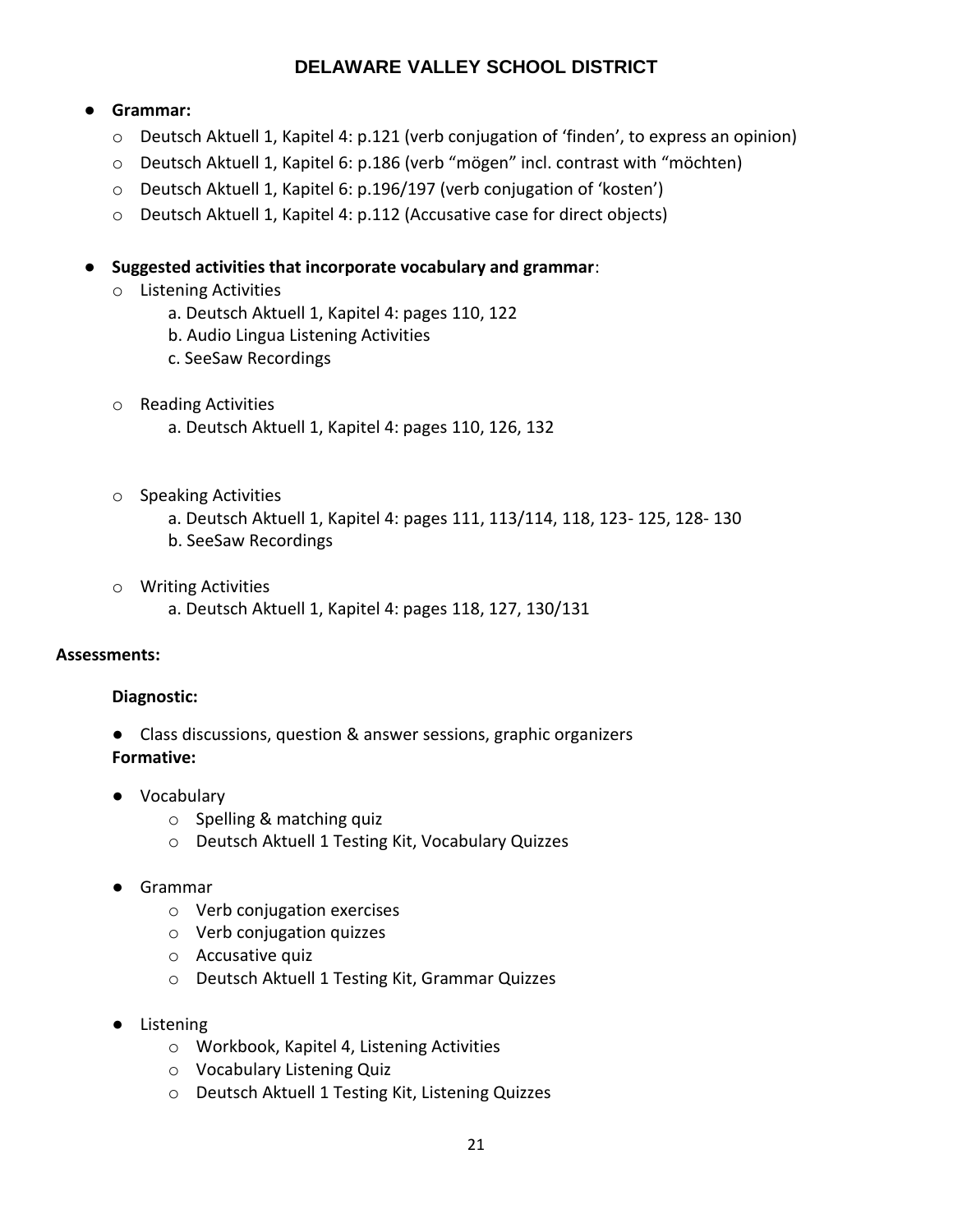- Writing
	- o Warm-up sentences
	- o Question ladder Questionnaire
- Reading
	- o Postcard from a German teenager about schoo life
- Speaking
	- o Question ladder Oral Presentation
	- o Question ladder Interview

## **Summative:**

- Students create a recorded narration about their school life;
- Students analyze the oral and written account about a specific aspect of a German teenager's school life;
- Students describe selected aspects of their school life in writing;

## **Extensions:**

- Supplemental vocabulary, grammar, listening, reading, writing activities from Deutsch Aktuell 1, Kapitel 4, pages 135/136
- Cultural discussions, activities, and/or projects

## **Correctives:**

- 1. More extensive instruction and modeling of listening, speaking, reading and writing strategies
- 2. Supplemental activities to apply concepts correctly;
- 3. Use of technological resources available

## **Materials and Resources:**

## **PRINT RESOURCES: Deutsch Aktuell 1** Textbook, **Deutsch Aktuell 1** Workbook, **Deutsch Aktuell 1** Testing Kit

Grammar Companion (teacher- made)

Infographs

## **NON-PRINT RESOURCES:**

- o web.seesaw.me
- o Quizlet.com
- o Audio Lingua
- o DuoLingo
- o Website of German, Swiss, and Austrian school
- $\circ$  Online school holiday schedule of various German, Swiss, and Austrian federal states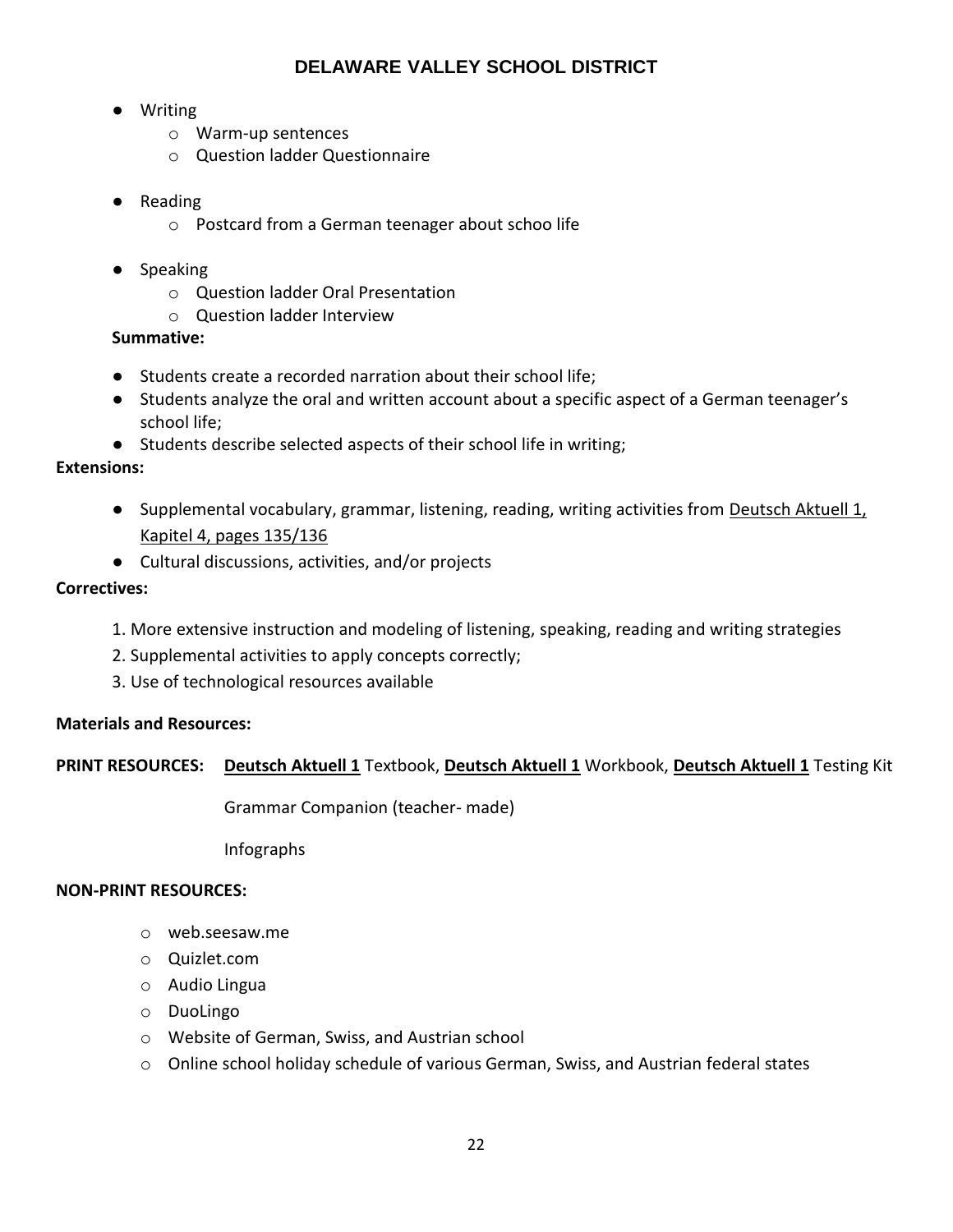**OTHER RESOURCES:** Additional websites for grammar practice, vocabulary games, and listening activities that incorporate current events, teacher-developed rubrics and scoring guides, teacher developed SmartBoard Notebook files and activities

## **Unit 5: Thema 5 Time Range in Days: 40 days**

**Standard(s):** PA Common Core State Standards, ACTFL Standards

## **Standards Addressed:**

PACCS: CC.1.2.A; CC.1.2.B; CC.1.2.C; CC. 1.2.D; CC.1.2.F; CC.1.2.G; CC.1.2.H; CC.1.2.I; CC. 1.3. E; CC.1.3.K; CC.1.4.A; CC.1.4.B; CC.1.4.I; CC.1.4.M; CC.1.4.S; CC.1.4.T; CC.1.4.U; CC.1.4.V; CC.1.4.W; CC.1.4.X; CC.1.5.A; CC.1.5.B; CC.1.5.C; CC.1.5.D; CC.1.5.E&G; CC.1.5.F

ACTFL: 1.2; 2.1; 2.2; 3.1; 3.2; 4.1; 4.2; 5.1; 5.2

## **Overview:** Thema 5- **Essen**

**Goals:** Students make connections between a country's cuisine and culture, and contrast the food culture of German-speaking countries with the USA.

## **Objectives:**

- 1. Students identify traditional German, Swiss, and Austrian dishes and beverages; (DOK Level 1)
- 2. Students ask and tell what someone would like to eat and drink; (DOK Level 1)
- 3. Students ask and tell how something tastes; (DOK Level 1)
- 4. Students apply strategies on how to read a German menu; (DOK Level 2, 3)
- 5. Students use appropriate cultural etiquette when eating out; (DOK Level 2, 3)
- 6. Students apply language concepts in a restaurant situation; (DOK Level 4)
- 7. Students identify similarities and differences of daily meal habits; (DOK Level 1)
- 8. Students compare and contrast nutritional preferences in the USA and Germany; (DOK Level 3, 4)
- 9. Students create a personal menu with culturally appropriate pricing; (DOK Level 4)

- **Vocabulary:**
	- o Deutsch Aktuell 1, Kapitel 6: p. 178- 217
	- o Vocabulary List
	- o Quizlet
- **Grammar:**
	- o Deutsch Aktuell 1, Kapitel 6: p.186 (verb contrast 'wollen' and 'möchten')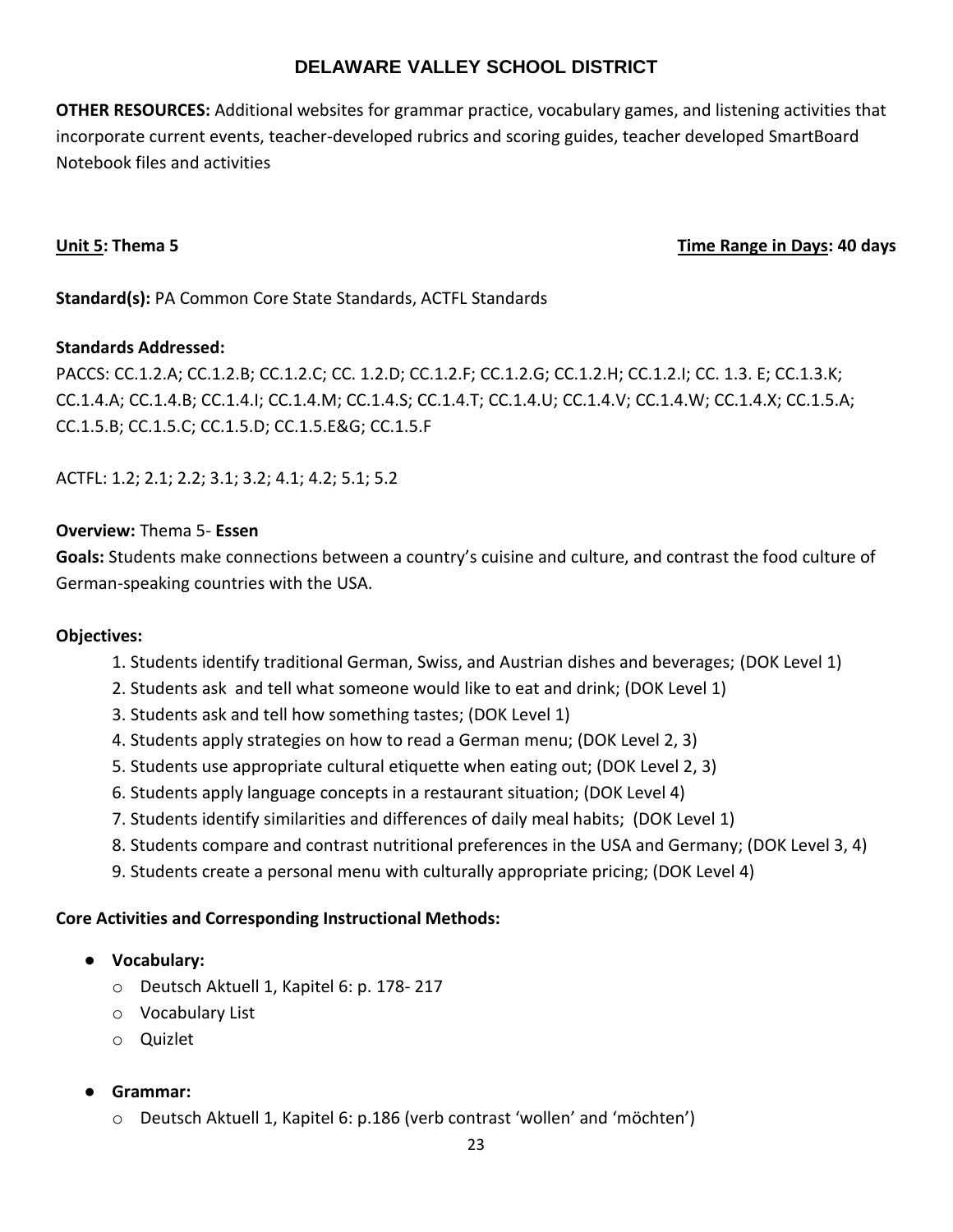- o Deutsch Aktuell 1, Kapitel 6: p.178- 217 (verbs 'essen', 'trinken', schmecken', 'bestellen', 'kosten', 'bezahlen')
- o Deutsch Aktuell 1, Kapitel 4: p.112 (Accusative case for direct objects)
- **Suggested activities that incorporate vocabulario y gramática**:
	- o Listening Activities
		- a. Deutsch Aktuell 1, Kapitel 6: pages 180
		- b. Deutsch Aktuell 1, Workbook Listening Activities
		- c. Audio Lingua Listening Activities
		- d. SeeSaw Recordings
	- o Reading Activities
		- a. Deutsch Aktuell 1, Kapitel 6: pages 183, 193, 195, 199, 206
		- b. Authentic German menus
		- c. Authentic German supermarket flyers
		- d. Online advertisement of German supermarkets
		- e. Infographs on nutritional habits and food related topics
	- o Speaking Activities
		- a. Deutsch Aktuell 1, Kapitel 6: pages 182, 187, 209/ 210
		- b. SeeSaw Recordings
	- o Writing Activities
		- a. Deutsch Aktuell 1, Kapitel 6: pages 194, 209/ 210
		- b. Deutsch Aktuell 1, Workbook Writing Activities
		- c. Personal menu
		- d. Postcard

## **Assessments:**

## **Diagnostic:**

- Class discussions, question & answer sessions, graphic organizers **Formative:**
- Vocabulary
	- o Spelling & matching quiz
	- o Deutsch Aktuell 1 Testing Kit, Vocabulary Quizzes
- Grammar
	- o Verb conjugation exercises
	- o Verb conjugation quizzes
	- o Accusative case quiz
	- o Deutsch Aktuell 1 Testing Kit, Grammar Quizzes
- Listening
	- o Deutsch Aktuell 1, Workbook Listening Activities
	- o Vocabulary Listening Quiz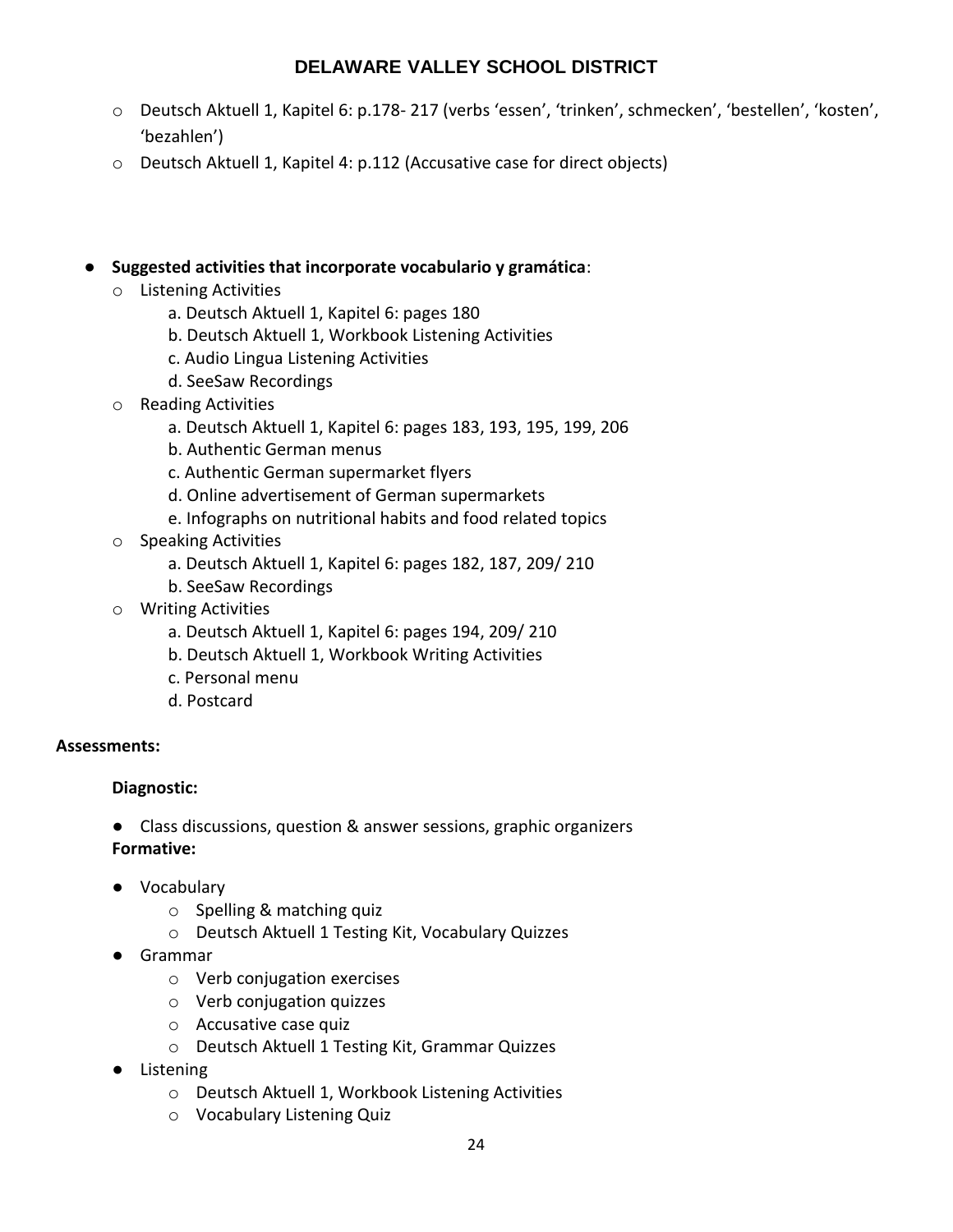- o Deutsch Aktuell 1 Testing Kit, Listening Quizzes
- Writing
	- o Warm-up sentences
	- o Question ladder Questionnaire
- Reading
	- o Postcard from a German teenager
- Speaking
	- o Question ladder Oral Presentation
	- o Question ladder Interview

## **Summative:**

- Students extract information from a recorded restaurant scene.
- Students respond to restaurant phrases and prompts based on a random menu.
- Students extract information from authentic restaurant and food related sources.

## **Extensions:**

- Supplemental vocabulary, grammar, listening, reading, writing activities from Deutsch Aktuell 1, Kapitel 6, pages 211- 216
- Cultural discussions, activities, and/or projects
- Create a daily food diary
- Create a German map of Pike County with menu links for local restaurants (class project)

## **Correctives:**

- 1. Additional instruction and modeling of listening, speaking, reading and writing strategies;
- 2. Supplemental activities to apply concepts correctly;
- 3. Use of technological resources available

## **Materials and Resources:**

## **PRINT RESOURCES: Deutsch Aktuell 1** Textbook, **Deutsch Aktuell 1** Workbook, **Deutsch Aktuell 1** Testing Kit

Grammar Companion (teacher- made)

Authentic German menus and supermarket flyers

Infographs

## **NON-PRINT RESOURCES:**

- o web.seesaw.me
- o Quizlet.com
- o Audio Lingua
- o DuoLingo
- o German supermarket and restaurant websites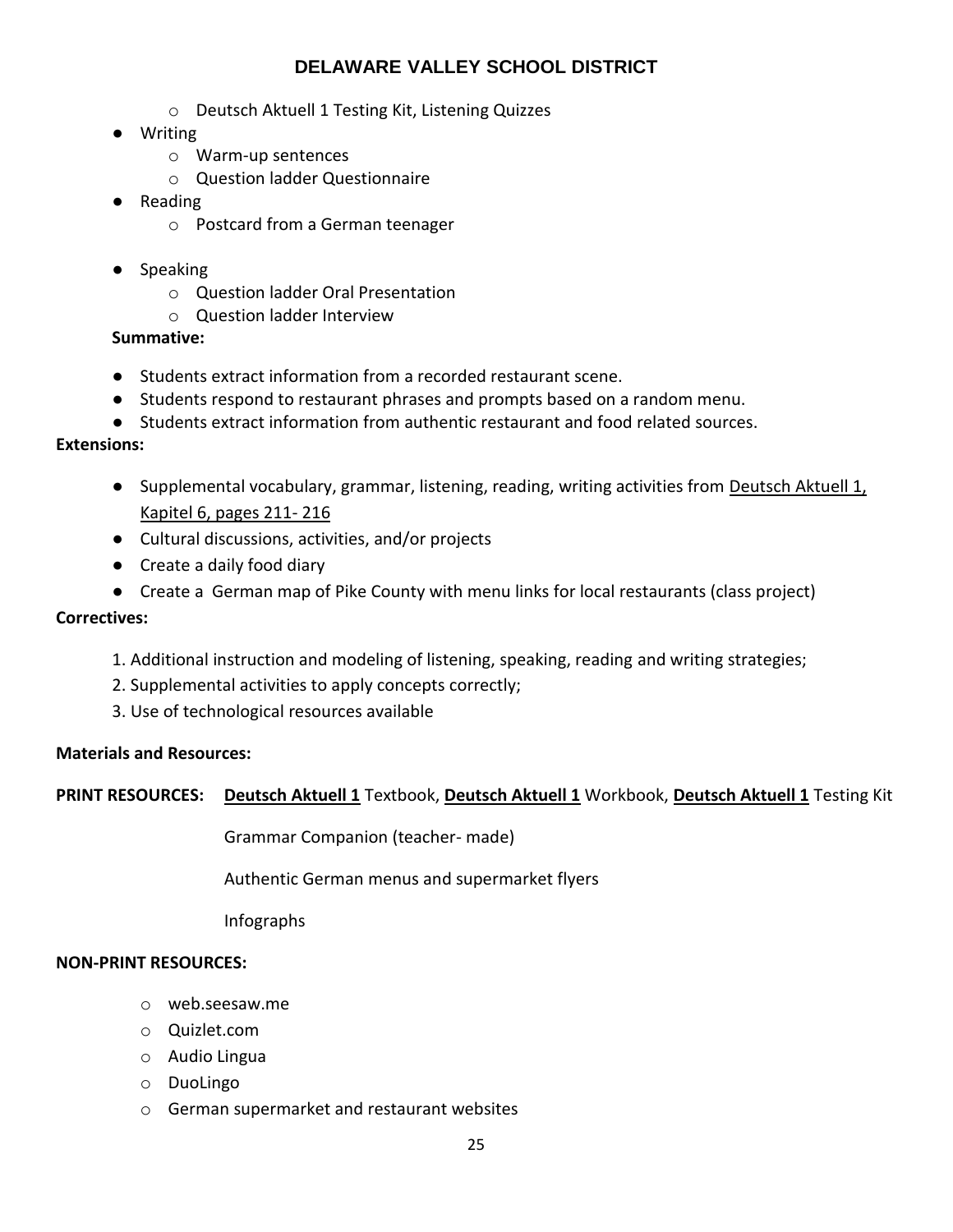**OTHER RESOURCES:** Additional websites for grammar practice, vocabulary games, and listening activities that incorporate current events, teacher-developed rubrics and scoring guides, teacher developed SmartBoard Notebook files and activities

## **Unit 6:** Thema 6 **Thema 6 Time Range in Days: 40 days**

**Standard(s):** PA Common Core State Standards, ACTFL Standards

## **Standards Addressed:**

PACCS: CC.1.2.A; CC.1.2.B; CC.1.2.C; CC. 1.2.D; CC.1.2.F; CC.1.2.G; CC.1.2.H; CC.1.2.I; CC. 1.3. E; CC.1.3.K; CC.1.4.A; CC.1.4.B; CC.1.4.I; CC.1.4.M; CC.1.4.S; CC.1.4.T; CC.1.4.U; CC.1.4.V; CC.1.4.W; CC.1.4.X; CC.1.5.A; CC.1.5.B; CC.1.5.C; CC.1.5.D; CC.1.5.E&G; CC.1.5.F

ACTFL: 1.2; 2.1; 2.2; 3.1; 3.2; 4.1; 4.2; 5.1; 5.2

**Overview:** Thema 6- Wohnen

**Goals:** Students explain how cultural conditions influence housing in Germany and make comparisons to the housing situation in the USA.

## **Objectives:**

- 1. Students identify, compare and contrast German and US housing types; (DOK Level 1,3 )
- 2. Students describe their accommodation by lay-out and location; (DOK Level 1)
- 3. Students ask for and describe items in a room and their physical location; (DOK Level 1)
- 4. Students research living preferences in Germany and compare them with the USA; (DOK Level 4)
- 5. Students convert to and from metric measurements; (DOK Level 2)
- 6. Students interpret German real estate advertisement; (DOK Level 2)
- 7. Students create an advertisement of their own accommodation; (DOK Level 3, 4)
- 8. Students create an email to initiate a vacation housing swap; (DOK Level 3, 4)

- **Vocabulary:**
	- o Deutsch Aktuell 1, Kapitel 8: p. 271- 286 (limited selection, extended in vocabulary list)
	- o Vocabulary List
	- o Quizlet
- **Grammar:**
	- $\circ$  Deutsch Aktuell 1, Kapitel 10: p.350, 450 (preposition w/dative case to express location)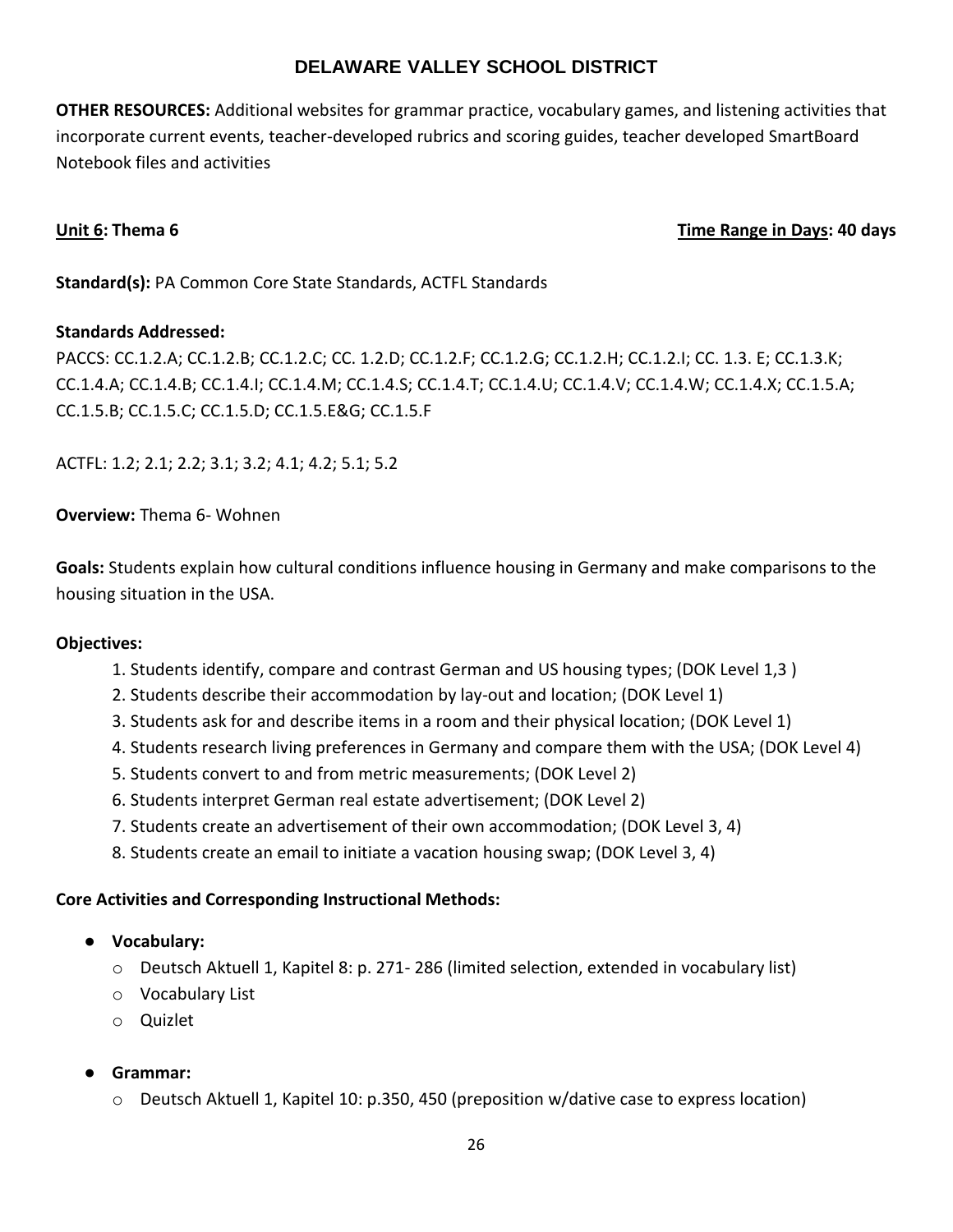- o Deutsch Aktuell 1, Kapitel 1: p.24 (addressing a person formally)
- **Suggested activities that incorporate vocabulary and grammar**:
	- o Listening Activities
		- a. Deutsch Aktuell 1, Kapitel 8: pages 275/ 276
		- b. Deutsch Aktuell 1, Workbook Listening Activities
		- c. Audio Lingua Listening Activities
		- d. SeeSaw Recordings
	- o Reading Activities
		- a. Deutsch Aktuell 1, Kapitel 8: pages 275/ 276, 284
		- b. [www.homeexchange.com](http://www.homeexchange.com/)
		- c. German real estate advertisements
	- o Speaking Activities
		- a. Deutsch Aktuell 1, Kapitel 8: pages 276, 286
		- b. SeeSaw Recordings
		- c. House and room description w/ item location
	- o Writing Activities
		- a. Deutsch Aktuell 1, Kapitel 8: pages 286
		- b. Deutsch Aktuell 1, Workbook Writing Activities
		- c. House advertisement/ Real estate advertisement
		- d. Email to arrange for house swap

## **Assessments:**

## **Diagnostic:**

- Class discussions, question & answer sessions, graphic organizers **Formative:**
- Vocabulary
	- o Spelling & matching quiz
	- o Deutsch Aktuell 1 Testing Kit, Vocabulary Quizzes
- Grammar
	- o Open- notebook quiz on prepositions w/dative case
	- o Quiz with sentences transformation from informal to formal style
	- o Deutsch Aktuell 1 Testing Kit, Grammar Quizzes
- Listening
	- o Arbeitsbuch, Kapitel 8, Listening Activities
	- o Vocabulary Listening Quiz
	- o Deutsch Aktuell 1 Testing Kit, Listening Quizzes
- Writing
	- o Warm-up sentences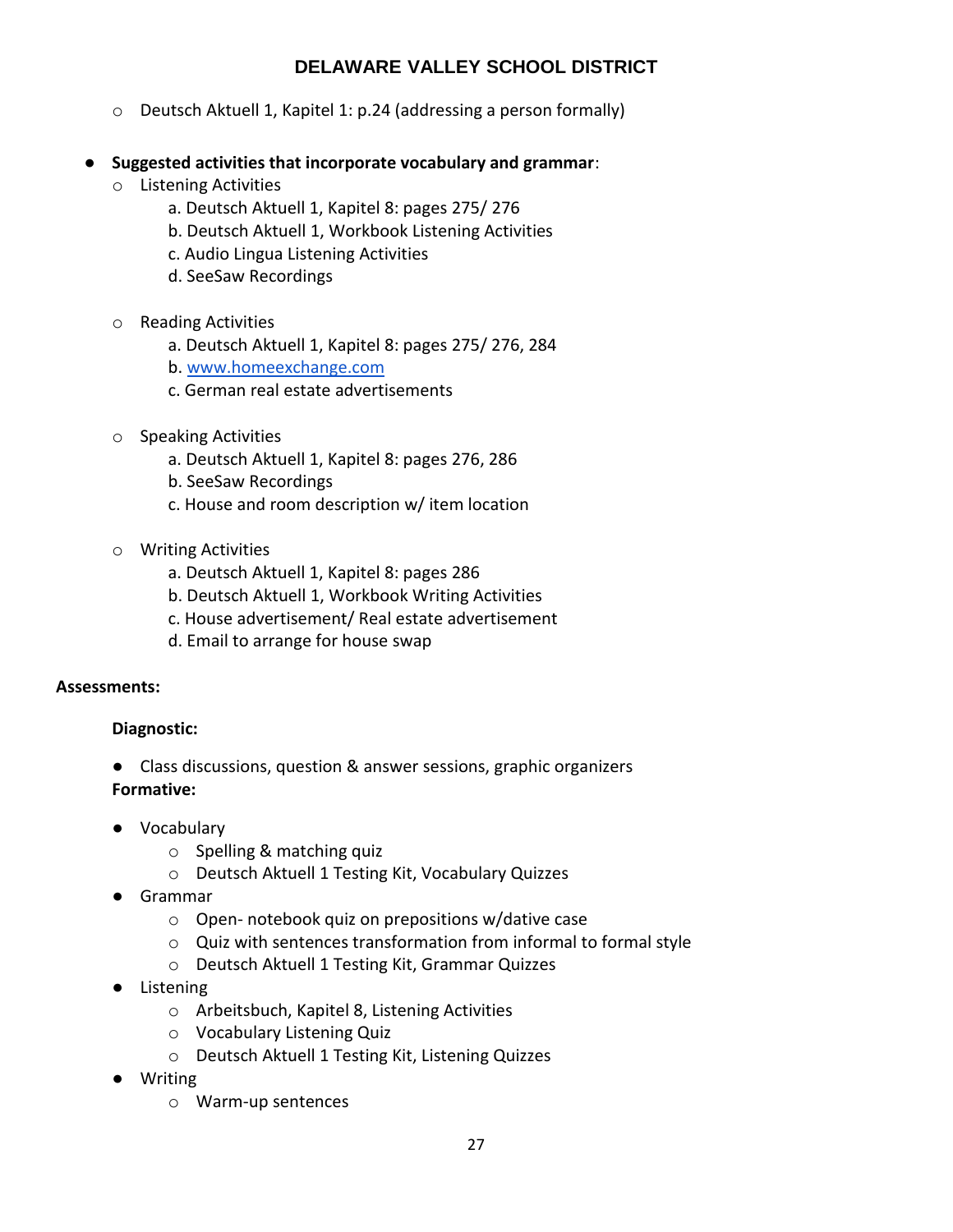- o Question ladder Questionnaire
- o Real estate advertisement
- o House and room description
- Reading
	- o Postcard from a German teenager
	- o Real estate advertisement
- Speaking
	- o Question ladder Oral Presentation
	- o Question ladder Interview

## **Summative:**

- Students extract information about a house from a "talking" real estate advertisement;
- Students create a "talking" real estate advertisement about their own house;
- Students interpret the house description of a German teenager by determining if statements are true of false;
- Students create a written real estate advertisement about a house;

## **Extensions:**

- Supplemental vocabulary, grammar, listening, reading, writing activities from Deutsch Aktuell 1, Kapitel 8, pages 271- 286
- Cultural discussions, activities, and/or projects (room of my dreams diorama)

## **Correctives:**

- 1. Additional instruction and modeling of listening, speaking, reading and writing strategies
- 2. Supplemental activities to apply concepts correctly
- 3. Use of technological resources available

## **Materials and Resources:**

## **PRINT RESOURCES: Deutsch Aktuell 1** Textbook, **Deutsch Aktuell 1** Workbook, **Deutsch Aktuell 1** Testing Kit

Grammar Companion (teacher- made)

German real estate advertisement

#### **NON-PRINT RESOURCES:**

- o web.seesaw.me
- o Quizlet.com
- o Audio Lingua
- o DuoLingo
- o [www.homeexchange.com](http://www.homeexchange.com/)
- o Selection of authentic materials (infographs, real estate advertisement)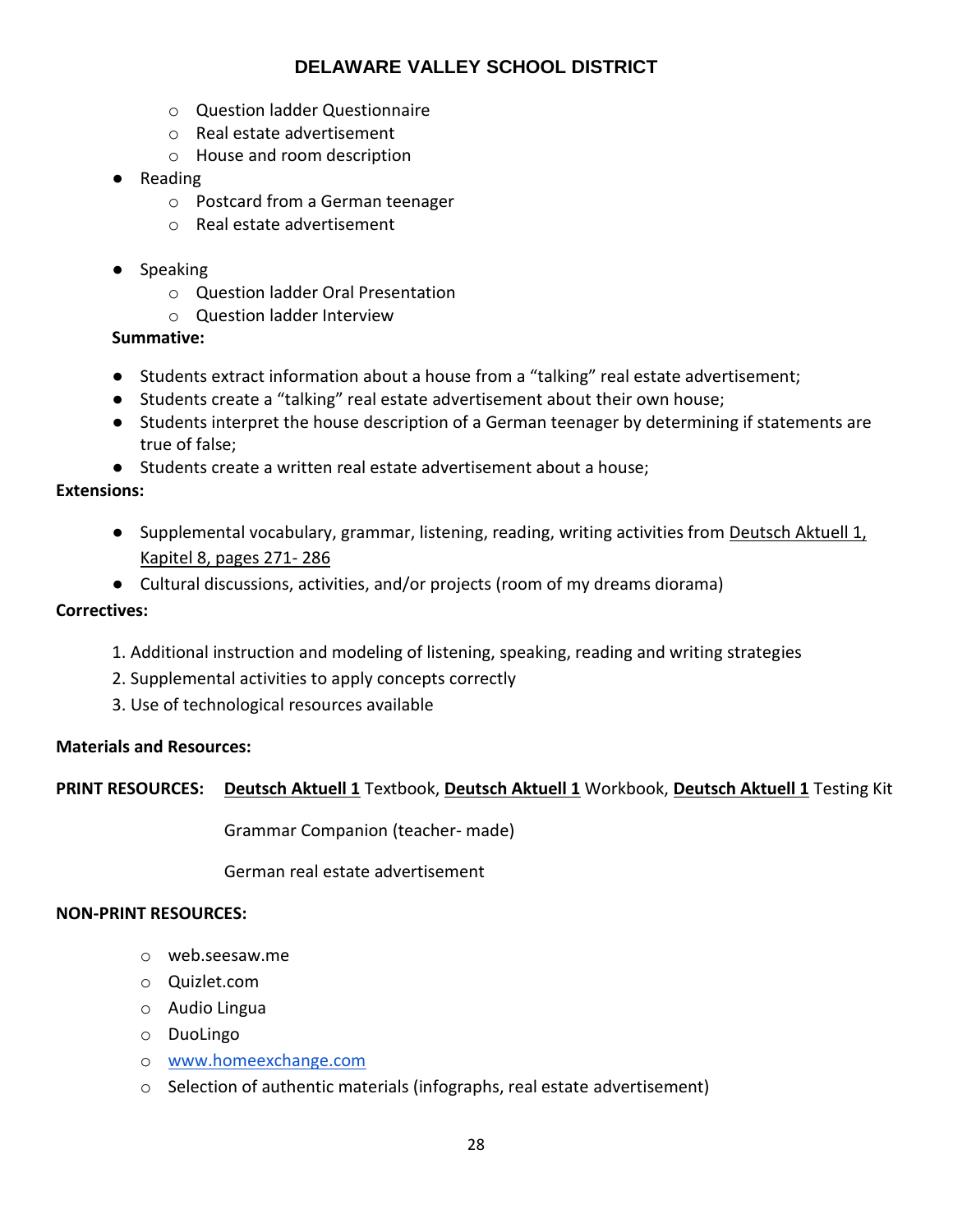**OTHER RESOURCES:** Additional websites for grammar practice, vocabulary games, and listening activities that incorporate current events, teacher-developed rubrics and scoring guides, teacher developed SmartBoard Notebook files and activities

**Unit 7: Thema 7 Time Range in Days: 40 days**

**Standard(s):** PA Common Core State Standards, ACTFL Standards

## **Standards Addressed:**

PACCS: CC.1.2.A; CC.1.2.B; CC.1.2.C; CC. 1.2.D; CC.1.2.F; CC.1.2.G; CC.1.2.H; CC.1.2.I; CC. 1.3. E; CC.1.3.K; CC.1.4.A; CC.1.4.B; CC.1.4.I; CC.1.4.M; CC.1.4.S; CC.1.4.T; CC.1.4.U; CC.1.4.V; CC.1.4.W; CC.1.4.X; CC.1.5.A; CC.1.5.B; CC.1.5.C; CC.1.5.D; CC.1.5.E&G; CC.1.5.F

ACTFL: 1.2; 2.1; 2.2; 3.1; 3.2; 4.1; 4.2; 5.1; 5.2

**Overview:** Thema 7- Kleidung

**Goals:** Students compare and contrast their personal clothing and shopping habits with those of teenagers in Germany.

## **Objectives:**

- 1. Students describe clothing by name, color, style, and fit; (DOK Level 1)
- 2. Students ask and describe what someone is wearing; (DOK Level 1)
- 3. Students ask and tell someone about personal clothing and shopping preferences; (DOK Level 2, 3)
- 4. Students create a dress code flyer for school; (DOK Level 4)
- 5. Students research, compare, and contrast clothes shopping behavior in Germany and the USA; (DOK Level 3, 4)

- **Vocabulary:**
	- o Deutsch Aktuell 1, Kapitel 7: p. 218- 251
	- o Vocabulary List
	- o Quizlet
- **Grammar:**
	- o Deutsch Aktuell 1, Kapitel 7: p.224, 251 (verb 'tragen', 'passen', 'gefallen')
	- o Deutsch Aktuell 1, Kapitel 9: p.301 (separable prefix verbs 'anziehen', 'umziehen', 'anprobieren', 'aussehen')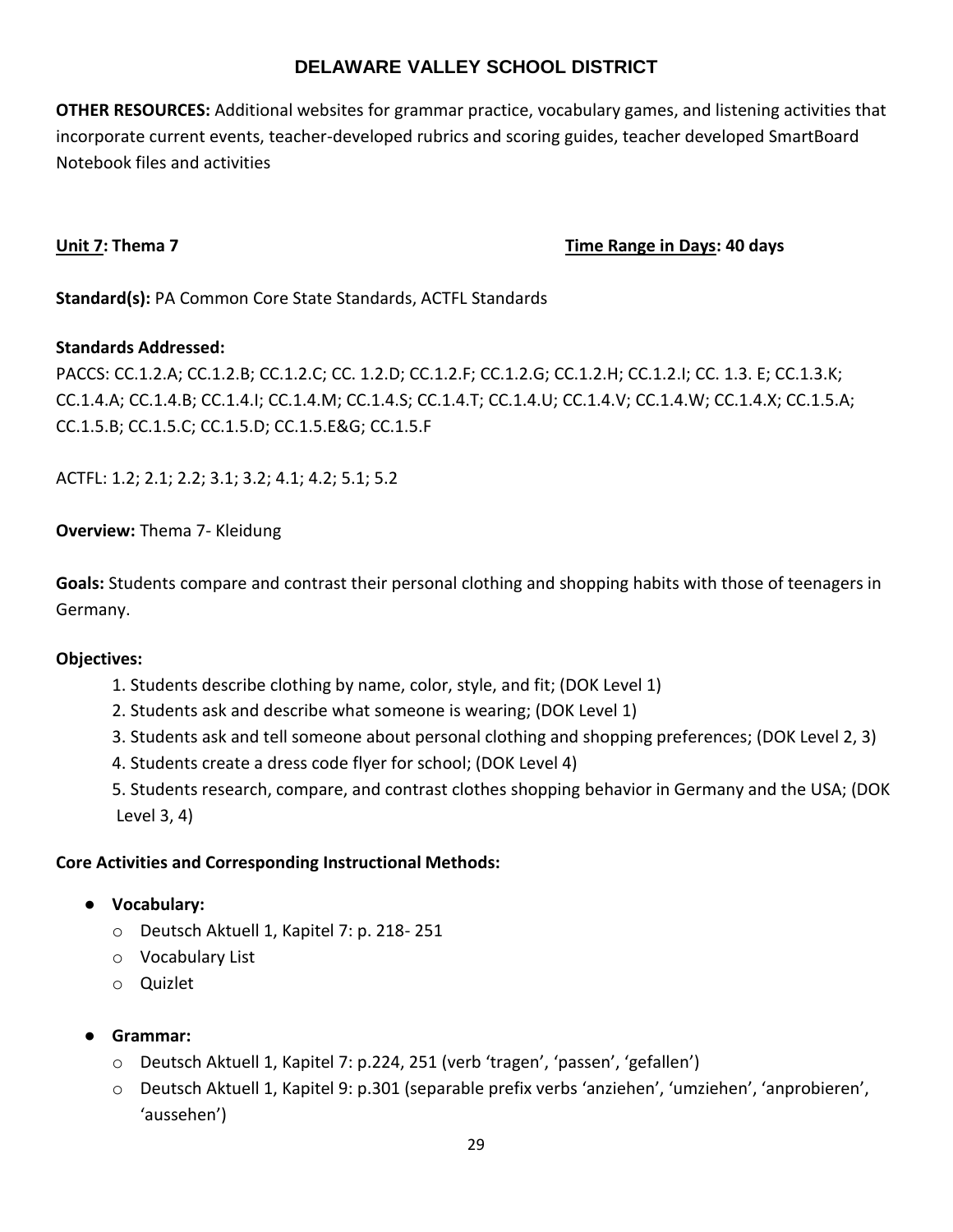- o Deutsch Aktuell 1, Kapitel 8: p.262 (direct object pronouns)
- o Deutsch Aktuell 1, Kapitel 7: p.251 (expression 'zu')
- **Suggested activities that incorporate vocabulario y gramática**:
	- o Listening Activities
		- a. Deutsch Aktuell 1, Kapitel 7: pages 223, 237, 241
		- b. Deutsch Aktuell 1, Workbook Listening Activities
		- c. Audio Lingua Listening Activities
		- d. SeeSaw Recordings
	- o Reading Activities
		- a. Deutsch Aktuell 1, Kapitel 7: pages 223, 233, 237, 241/ 242
		- b. Authentic clothing flyers from German-speaking countries
	- o Speaking Activities
		- a. Deutsch Aktuell 1, Kapitel 7: pages 222, 232, 236, 244/ 245
		- b. SeeSaw Recordings
	- o Writing Activities
		- a. Deutsch Aktuell 1, Kapitel 7: pages 230, 232/ 233, 244
		- b. Deutsch Aktuell 1, Workbook Writing Activities
		- c. Dress code flyer
		- d. Postcard to German teenager to give packet advice for visit in Pennsylvania

## **Assessments:**

## **Diagnostic:**

- Class discussions, question & answer sessions, graphic organizers **Formative:**
- Vocabulary
	- o Spelling & matching quiz
	- o Deutsch Aktuell 1 Testing Kit, Vocabulary Quizzes
- Grammar
	- o Verb conjugation exercises
	- o Verb conjugation quizzes
	- o Direct object pronoun quiz
	- o Deutsch Aktuell 1 Testing Kit, Grammar Quizzes
- Listening
	- o Deutsch Aktuell 1, Workbook Listening Activities
	- o Vocabulary Listening Quiz
	- o "Was ist in meinem Schrank" listening memory game
	- o Deutsch Aktuell 1 Testing Kit, Listening Quizzes
- **Writing**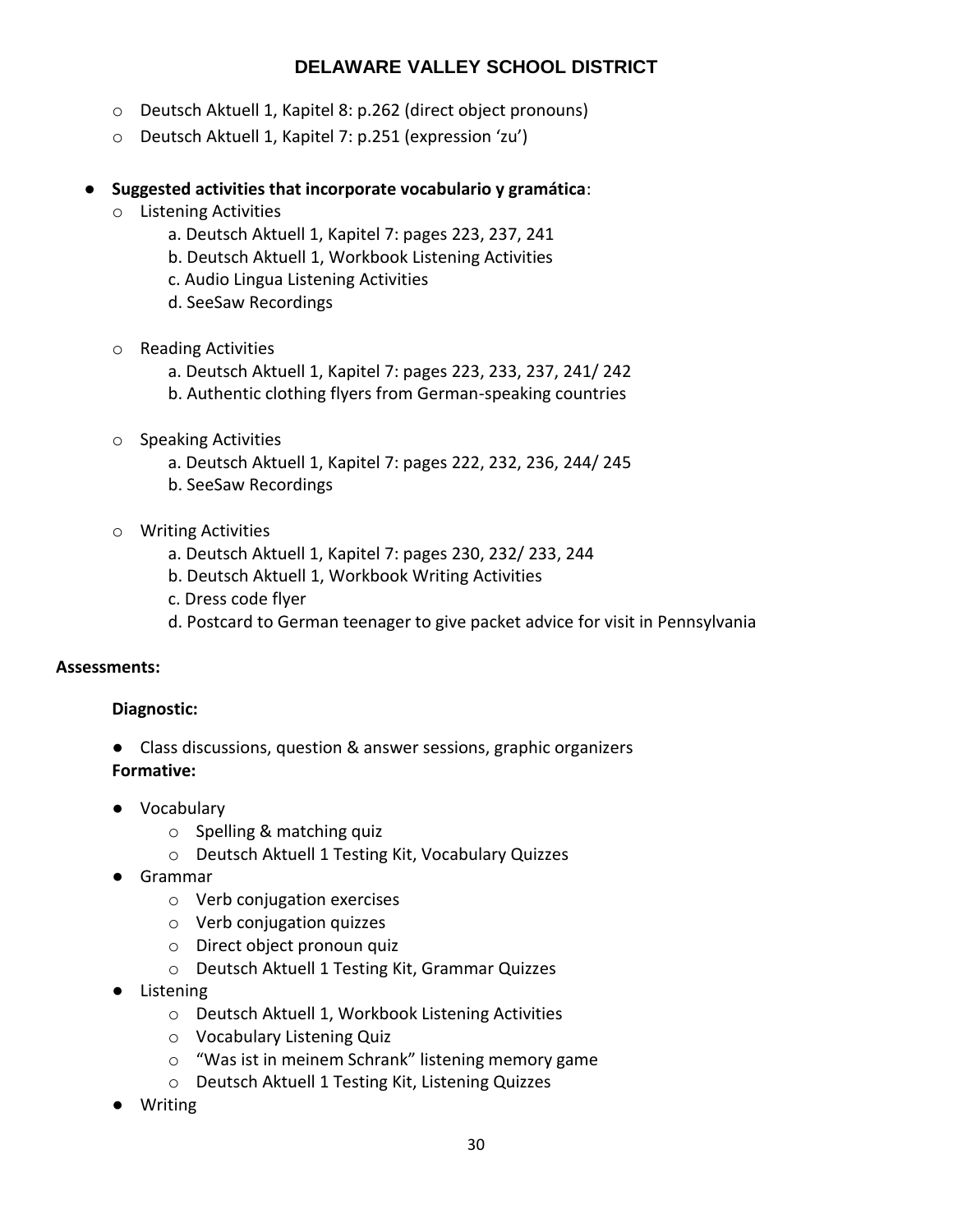- o Warm-up sentences
- o Question ladder Questionnaire
- o Interview summary from questionnaire
- Reading
	- o Postcard from a German teenager
- Speaking
	- o Question ladder Oral Presentation
	- o Question ladder Interview

## **Summative:**

- Students create an audio-visual presentation of their favorite outfit;
- Students describe in detail in writing what a person is wearing;
- Students evaluate true-false statements based on an oral presentation about someone's clothing preferences;
- Students evaluate true-false statements based on a written account of shopping behavoir;

## **Extensions:**

- Supplemental vocabulary, grammar, listening, reading, writing activities from Deutsch Aktuell 1, Kapitel 7, pages 246- 248
- Cultural discussions, activities, and/or projects (design a school uniform for the DV district)

## **Correctives:**

- 1. Additional instruction and modeling of listening, speaking, reading and writing strategies
- 2. Supplemental activities to apply concepts correctly using "Did You Get It?" activities
- 3. Use of technological resources available

## **Materials and Resources:**

## **PRINT RESOURCES: Deutsch Aktuell 1** Textbook, **Deutsch Aktuell 1** Workbook, **Deutsch Aktuell 1** Testing Kit

Grammar Companion (teacher- made)

Infographs

## **NON-PRINT RESOURCES:**

- o web.seesaw.me
- o Quizlet.com
- o Audio Lingua
- o DuoLingo
- o <https://www.c-and-a.com/de/de/shop> (German online clothing retailer)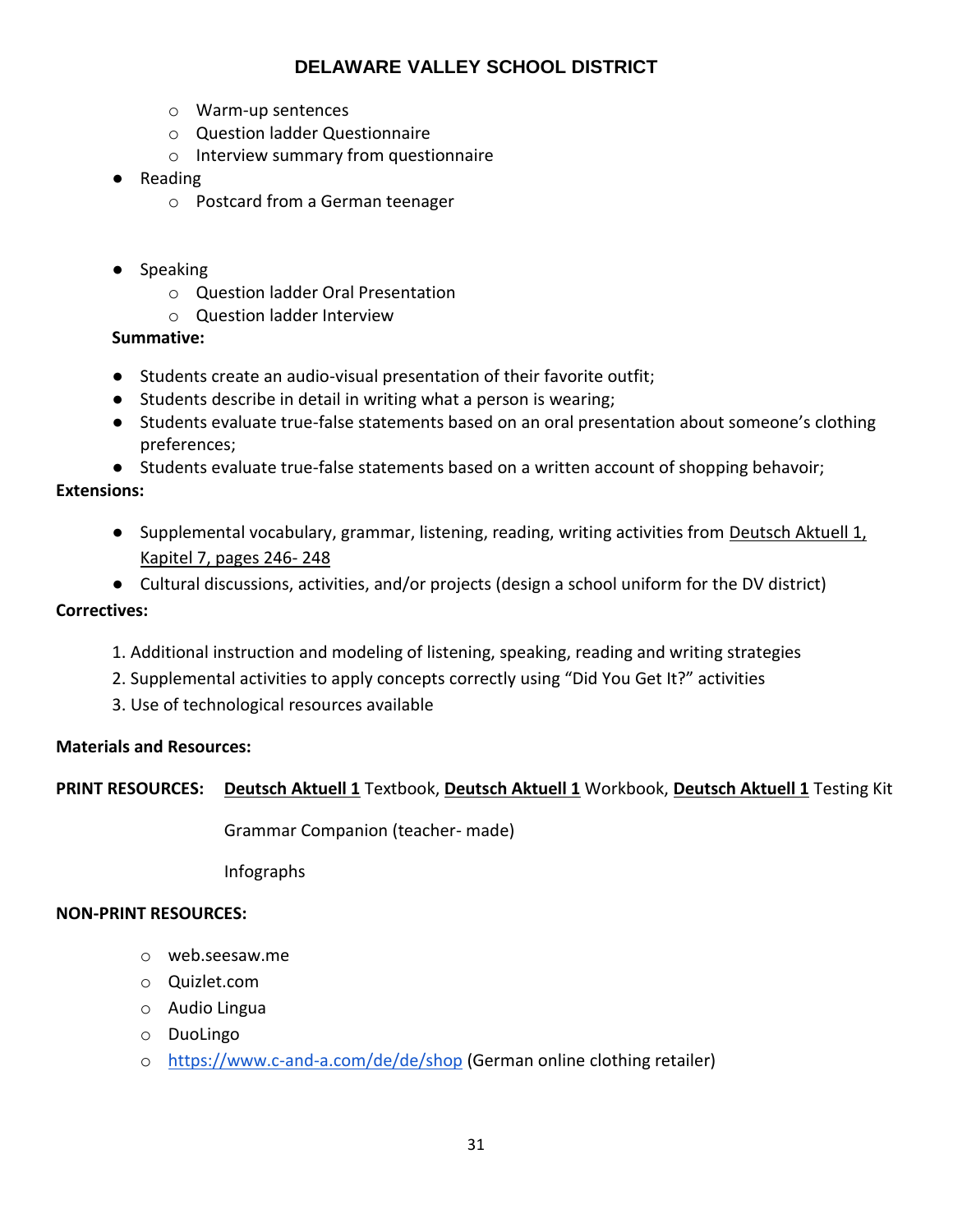**OTHER RESOURCES:** Additional websites for grammar practice, vocabulary games, and listening activities that incorporate current events, teacher-developed rubrics and scoring guides, teacher developed SmartBoard Notebook files and activities

## **Unit 8: Thema 8 Time Range in Days: 40 days**

**Standard(s):** PA Common Core State Standards, ACTFL Standards

## **Standards Addressed:**

PACCS: CC.1.2.A; CC.1.2.B; CC.1.2.C; CC. 1.2.D; CC.1.2.F; CC.1.2.G; CC.1.2.H; CC.1.2.I; CC. 1.3. E; CC.1.3.K; CC.1.4.A; CC.1.4.B; CC.1.4.I; CC.1.4.M; CC.1.4.S; CC.1.4.T; CC.1.4.U; CC.1.4.V; CC.1.4.W; CC.1.4.X; CC.1.5.A; CC.1.5.B; CC.1.5.C; CC.1.5.D; CC.1.5.E&G; CC.1.5.F

ACTFL: 1.2; 2.1; 2.2; 3.1; 3.2; 4.1; 4.2; 5.1; 5.2

**Overview:** Thema 8- Die Stadt

**Goals:** Student understand and contrast the connections between the structure of a city and the shopping behavior in German- speaking countries;

## **Objectives:**

- 1. Students identify different store and shopping options in Germany ; (DOK Level 1)
- 2. Students identify and discuss means of transportation options in a German city; (DOK Level 1, 2)
- 3. Students give and respond to directions in a city; (DOK Level 1, 2)
- 4. Students ask and tell how often they go to various places in a city; (DOK Level 1)
- 5. Students create short city portraits of German cities (including historical facts); (DOK Level 3)
- 6. Students create a shopping list (for a choice recipe) and shopping route outline; (DOK Level 3, 4)

- **Vocabulary:**
	- o Deutsch Aktuell 1, Kapitel 5: p. 140- 177
	- o Deutsch Aktuell 1, Kapitel 11 (selection): p. 378/ 379, 3886/387, 395- 397
	- o Vocabulary List
	- o Quizlet
- **Grammar:**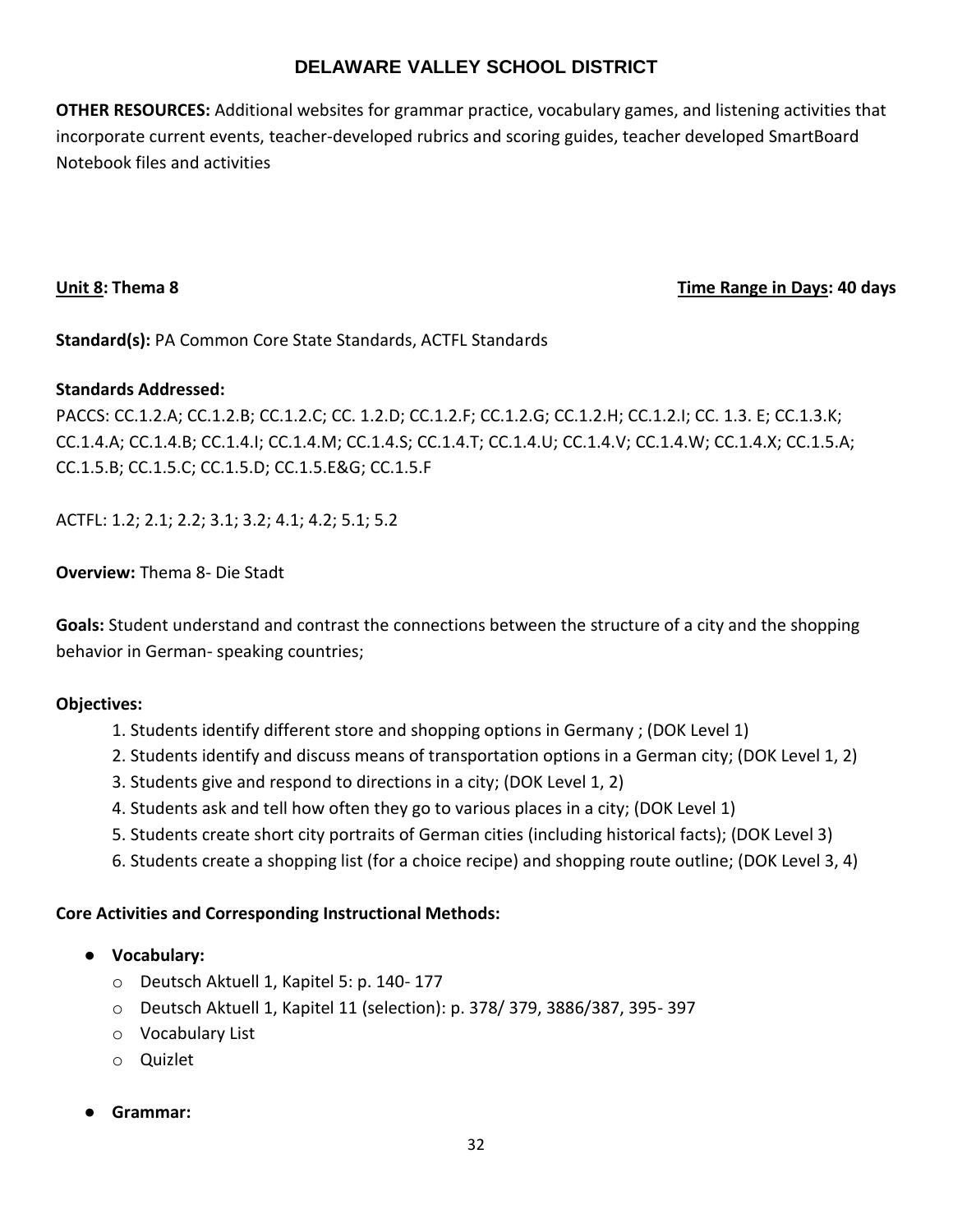- o Deutsch Aktuell 1, Kapitel 9: p.317, 449 (command forms)
- o Deutsch Aktuell 1, Kapitel 11: p.400/ 401 (present perfect tense)

## ● **Suggested activities that incorporate vocabulary and grammar**:

- o Listening Activities
	- a. Deutsch Aktuell 1, Kapitel 5: pages 146, 156
	- b. Deutsch Aktuell 1, Workbook Listening Activities
	- c. Audio Lingua Listening Activities
	- d. SeeSaw Recordings
- o Reading Activities
	- a. Deutsch Aktuell 1, Kapitel 5: pages 146/ 147, 156/157
	- b. Deutsch Aktuell 1, Kapitel 7: pages 227/228
	- c. Deutsch Aktuell 1, Kapitel 11: pages 398/399
	- d. Authentic city maps
- o Speaking Activities
	- a. Deutsch Aktuell 1, Kapitel 5: pages 147, 157
	- b. Information gap activity about location of stores in a town
	- c. SeeSaw Recordings
- o Writing Activities
	- a. Deutsch Aktuell 1, Workbook Writing Activities
	- b. Written directions from school to student's home
	- c. Written account of shopping route

## **Assessments:**

## **Diagnostic:**

- Class discussions, question & answer sessions, graphic organizers **Formative:**
- Vocabulary
	- o Spelling & matching quiz
	- o Deutsch Aktuell 1 Testing Kit, Vocabulary Quizzes
- Grammar
	- o Present Perfect tense forms quiz
	- o Command form quiz
	- o Deutsch Aktuell 1 Testing Kit, Grammar Quizzes
- Listening
	- o Deutsch Aktuell 1, Workbook Listening Activities (Kapitel 5 & 11)
	- o Vocabulary Listening Quiz
	- o SeeSaw listening tasks
	- o Deutsch Aktuell 1 Testing Kit, Listening Quizzes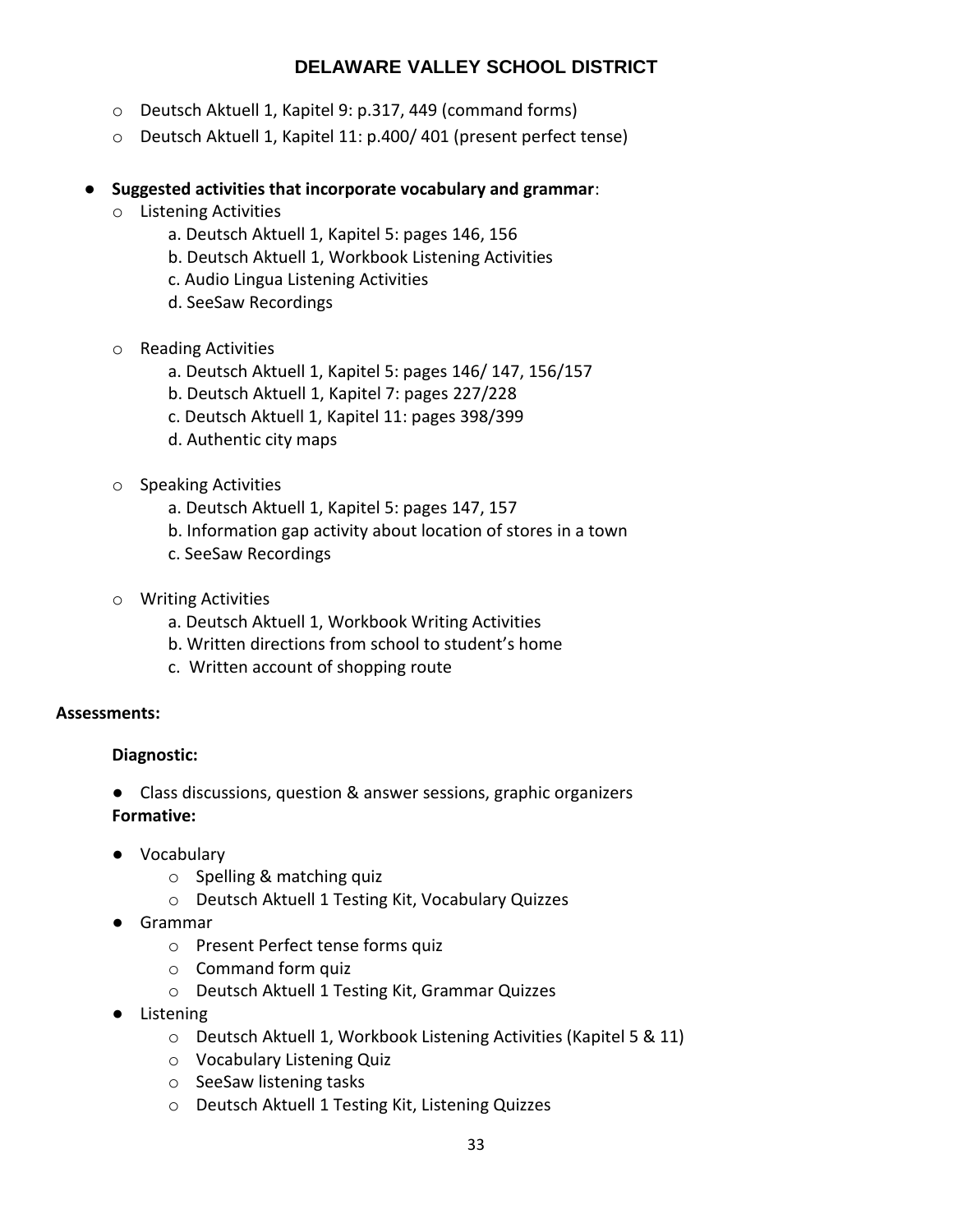- Writing
	- o Warm-up sentences
	- o Question ladder Questionnaire
- Reading
	- o SMS/ Email from a German teenager to give directions to a party
- Speaking
	- o Question ladder Oral Presentation
	- o Question ladder Interview

## **Summative:**

- Students follow oral and written directions to a location;
- Students give spoken directions to a location and talk about their shopping preferences;
- Students create written directions between two places;

## **Extensions:**

● Cultural discussions, activities, and/or projects (Hotel brochure with directions to various attractions in Pike County)

## **Correctives:**

- 1. Additional instruction and modeling of listening, speaking, reading and writing strategies
- 2. Supplemental activities to apply concepts correctly;
- 3. Use of technological resources available

## **Materials and Resources:**

## **PRINT RESOURCES: Deutsch Aktuell 1** Textbook, **Deutsch Aktuell 1** Workbook, **Deutsch Aktuell 1** Testing Kit

Grammar Companion (teacher-made)

## **NON-PRINT RESOURCES:**

- o web.seesaw.me
- o Quizlet.com
- o Audio Lingua
- o DuoLingo
- o Authentic public transportation schedules
- o Supplemental picture material from a German town

**OTHER RESOURCES:** Additional websites for grammar practice, vocabulary games, and listening activities that incorporate current events, teacher-developed rubrics and scoring guides, teacher developed SmartBoard Notebook files and activities.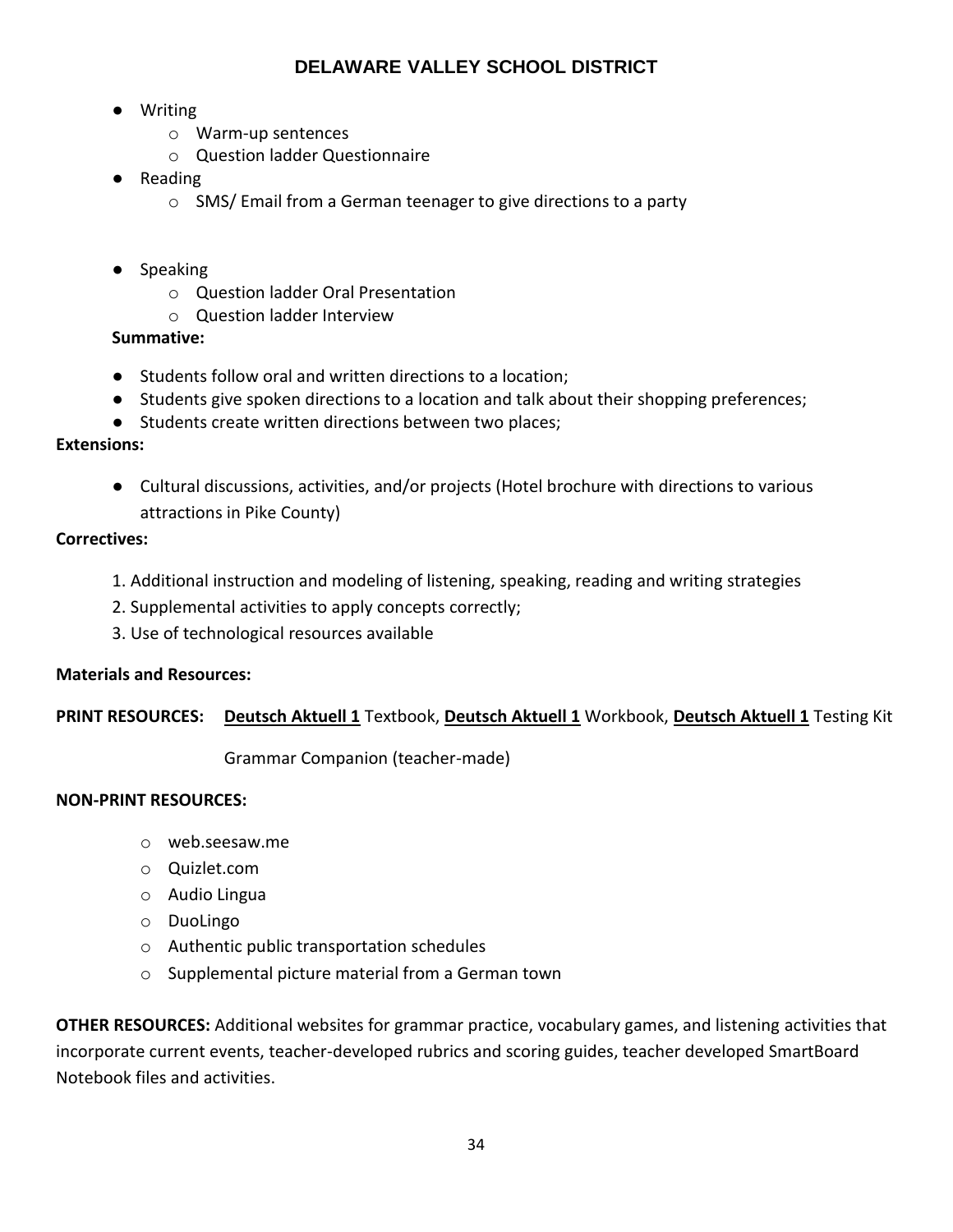# **Appendix**

## Common Core Standards: Reading

1.2 A – Determine central ideas or themes of a text and analyze their development; summarize key supporting details and ideas.

1.2 B – Read closely to determine what the text says explicitly and to make logical inferences from it; cite specific textual evidence when writing or speaking to support conclusions drawn from the text.

1.2 C – Analyze how and why individuals, events, or ideas develop and interact over the course of a text.

1.2. D – Assess how point of view or purpose shapes the content and style of a text.

1.2 F – Interpret words and phrases as they are used in a text, including determining technical, connotative, and figurative meanings, and analyze how specific word choices shape meaning or tone.

1.2 G – Integrate and evaluate content presented in diverse formats and media, including visually and quantitatively, as well as in words.

1.2 H – Delineate and evaluate the argument and specific claims in a text, including the validity of the reasoning as well as the relevance and sufficiency of the evidence.

1.2 I – Analyze how two or more texts address similar themes or topics in order to build knowledge or to compare the approaches the author's take.

1.3 E – Analyze the structure of texts, including how specific sentences, paragraphs, and larger portions of the texts relate to each other and the whole.

1.3 K – Read and comprehend complex literary and informational texts independently and proficiently.

## ACTFL Standards aligned to Common Core Standards: Reading

Interpretive Communication (Standard 1.2)

- Demonstrate comprehension of content from authentic audio and visual resources.
- Derive meaning from expressions found in culturally authentic texts.
- Understand the purpose of a message and point of view of its author.
- Identify the distinguishing features (e.g. type of resource, intended audience, purpose) of authentic written and aural texts
- Interpret content from authentic multimedia and digital/print resources.
- Monitor comprehension and use other sources to enhance understanding
- Apply critical reading skills to authentic written and aural sources.

Cultures: Practices and Products (Standards 2.1 and 2.2)

 Examine, compare, and reflect on products, practices, and/or perspectives of the target culture(s) and one's own culture.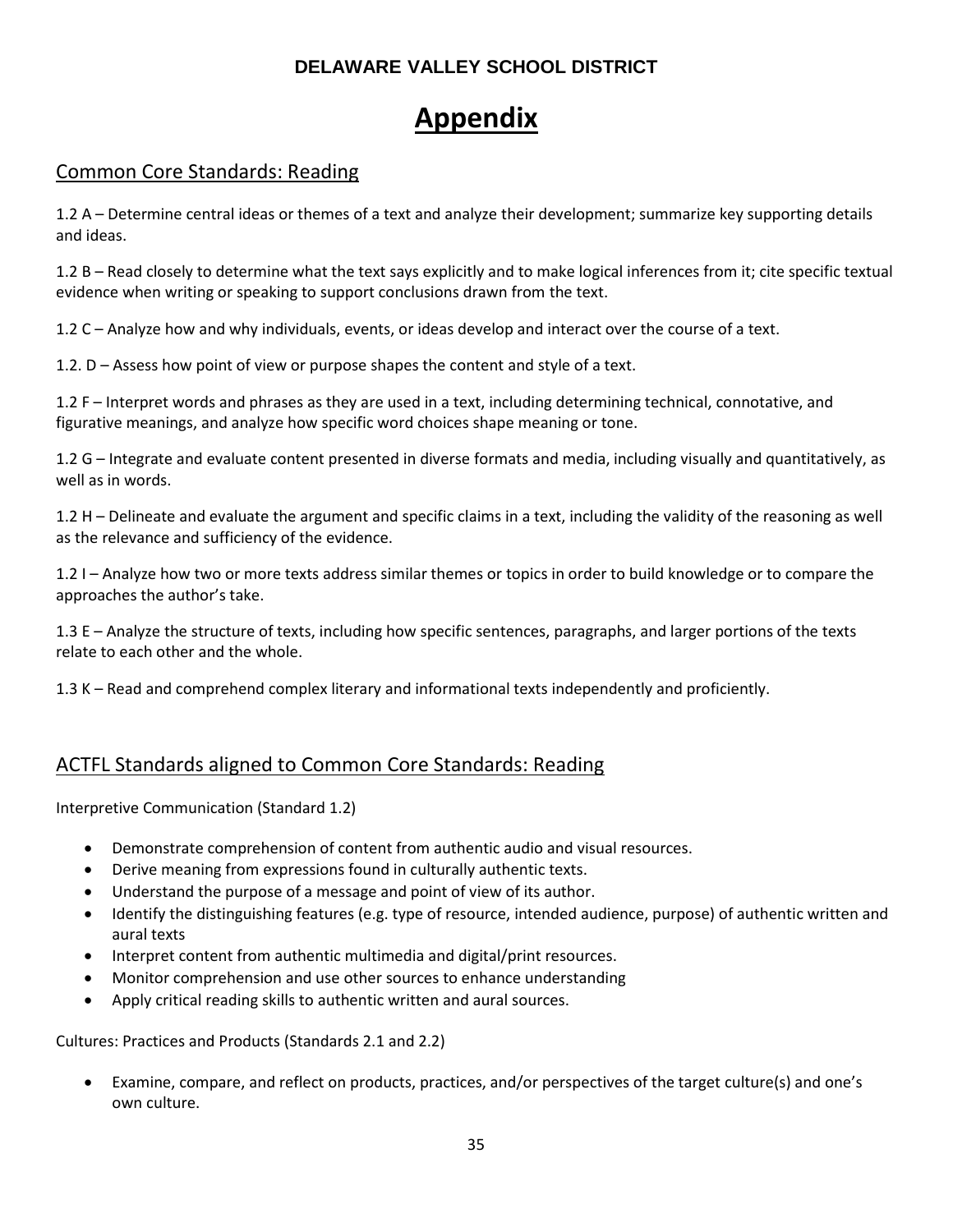Connections: Reinforce Other Disciplines (Standard 3.1)

- Demonstrate knowledge and understanding of content across disciplines.
- Make cross-curricular connections.

Connections: Acquiring New Information (Standard 3.2)

Acquire information from other content areas using authentic sources.

Comparisons: Language (Standard 4.1)

 Evaluate similarities and differences in language use and idiomatic expressions between the target language and one's native language.

Comparisons: Culture (Standard 4.2)

- Evaluate similarities and differences in the perspectives of the target culture(s) and one's own culture(s) as found in multimedia and digital/print resources.
- Compare and reflect on products, practices, and/or perspectives of the target culture(s) and one's own culture.

Communities: Beyond the School Setting (Standard 5.1)

- Analyze the features of target culture communities (e.g. geographic, historical, artistic, social and/or political).
- Interpret authentic written and aural texts within the communities of the target language.

## Common Core Standards: Writing

1.4 A – Write informative/explanatory texts to examine and convey complex ideas and information clearly and accurately through the effective selection, organization, and analysis of content.

1.4 B – Produce clear and coherent writing in which the development, organization, and style are appropriate to task, purpose, and audience.

1.4 I – Write arguments to support claims in an analysis of substantive topics or texts using valid reasoning and relevant and sufficient evidence.

1.4 M – Write narratives to develop real or imagined experiences or events using effective technique, well-chosen details, and well-structured event sequences.

1.4 S – Draw evidence from literary or informational texts to support analysis, reflection, and research.

1.4 T – Develop and strengthen writing as needed by planning, revising, editing, rewriting, or typing a new approach.

1.4 U – Use technology, including the Internet, to produce and publish writing and to interact and collaborate with others.

1.4 V – Conduct short as well as more sustained research projects based on focused questions, demonstrating understanding of the subject under investigation.

1.4 W – Gather relevant information from multiple print and digital sources, assess the credibility and accuracy of each source, and integrate the information while avoiding plagiarism.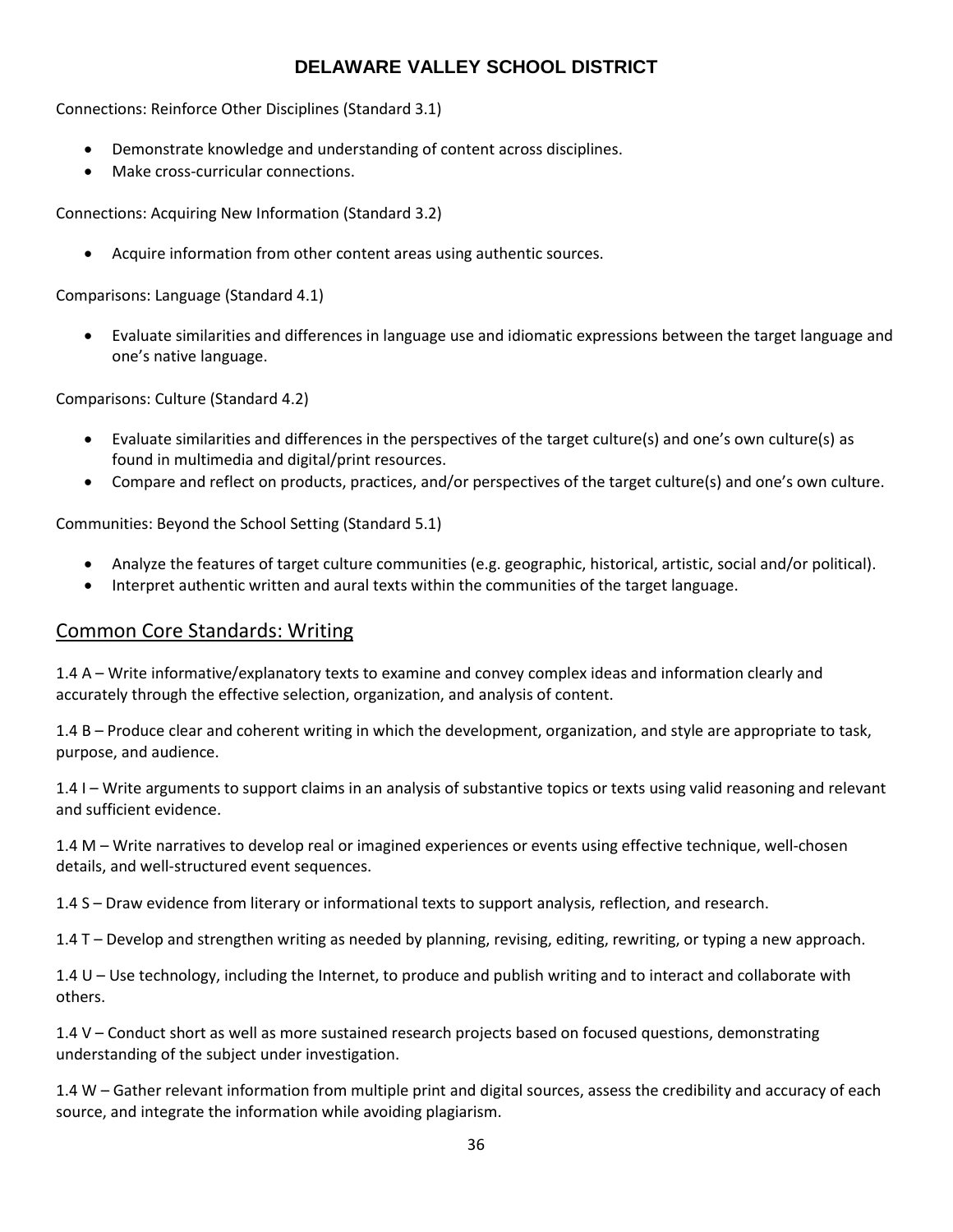1.4 X – Write routinely over extended time frames (time for research, reflection, and revision) and shorter time frames (a single sitting or a day or two) for a range of tasks, purposes, and audiences.

## ACTFL Standards aligned to Common Core Standards: Writing

Interpretive Communication (Standard 1.2)

Understand and interpret written and spoken language on a variety of topics.

Presentational Communication (Standard 1.3)

- Present information, concepts, and ideas to an audience of listeners or readers on a variety of topics.
	- 1. Produce a variety of creative and oral and written presentations (e.g. original story, personal narrative, script).
	- 2. Retell or summarize information in narrative form, demonstrating a consideration of audience.
	- 3. Create and give persuasive speeches and write persuasive essays.
	- 4. Produce expository writing.
	- 5. Self-edit written work for content, organization, and grammar.
	- 6. Self-monitor and adjust language production.

Cultures: Practices and Perspectives (Standard 2.1)

 Demonstrate an understanding of the relationship between the practices and perspectives of the cultures studied.

Cultures: Products and Perspectives (Standard 2.2)

 Demonstrate an understanding of the relationship between the products and perspectives of the cultures studied.

Connections: Reinforce Other Disciplines (Standard 3.1)

Reinforce and further knowledge of other disciplines through the target language.

Connections: Acquiring New Information (Standard 3.2)

 Acquire information and recognize the distinctive viewpoints that are only available through the target language and its cultures.

Comparisons: Language (Standard 4.1)

 Demonstrate understanding of the nature of language through comparisons of the language studied and one's own.

Comparisons: Culture (Standard 4.2)

 Demonstrate understanding of the nature of culture through comparisons of the language studied and one's own.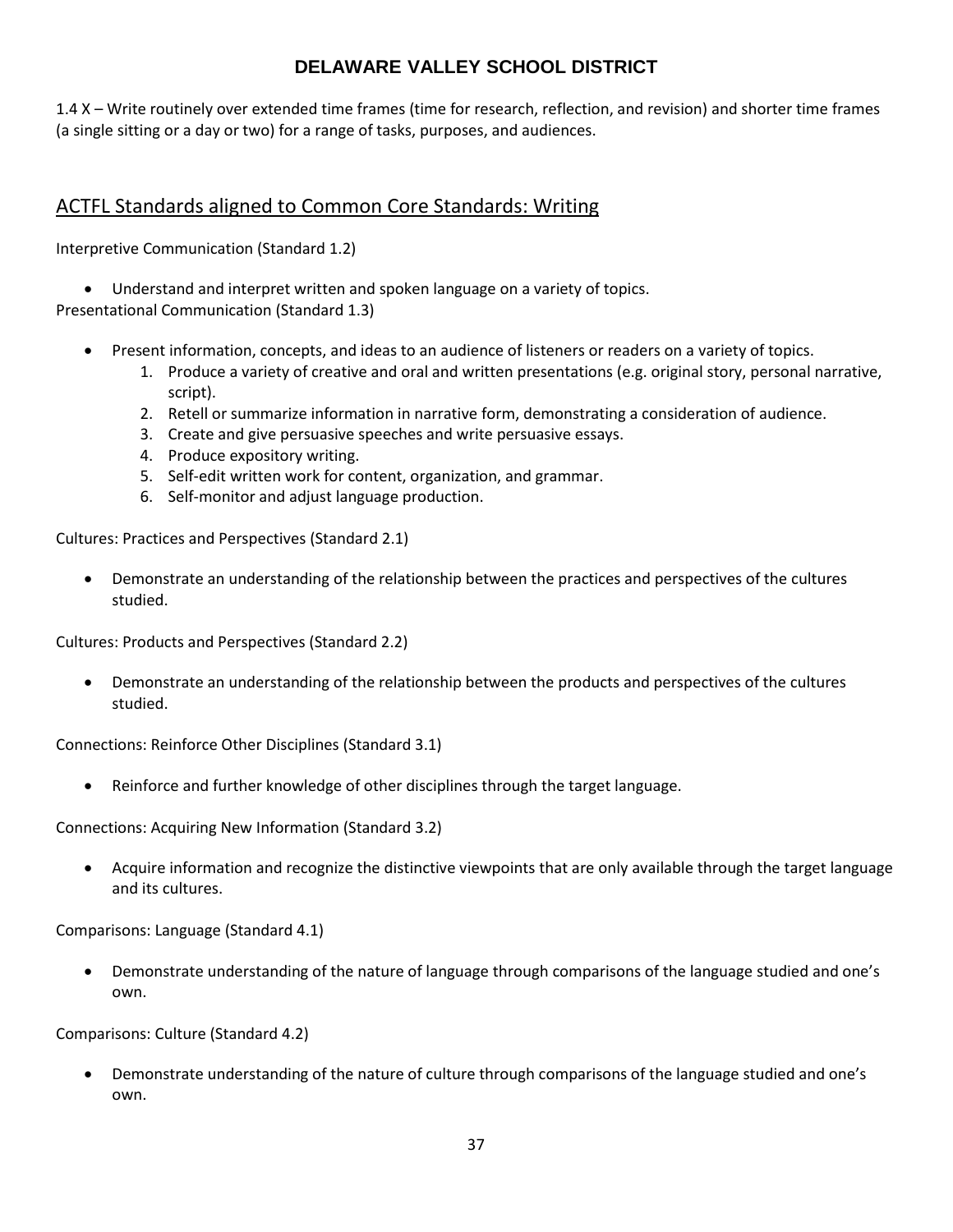Communities: Beyond the School Setting (Standard 5.1)

Use the language both within and beyond the school setting.

## Common Core Standards: Speaking and Listening

1.5 A – Prepare for and participate effectively in a range of conversations and collaborations with diverse partners, building on others' ideas and expressing their own clearly and persuasively.

1.5 B – Integrate and evaluate information presented in diverse media and formats, including visually, quantitatively, and orally.

1.5 C – Evaluate a speaker's point of view, reasoning, and use of evidence and rhetoric.

1.5 D – Present information, findings, and supporting evidence such that listeners can follow the line of reasoning and the organization, development, and style are appropriate to task, purpose, and audience.

1.5. E & G – Adapt speech to a variety of contexts and communicative tasks, demonstrating command of formal English when indicated or appropriate.

1.5 F – Make strategic use of digital media and visual displays of data to express information and enhance understanding of presentations.

## ACTFL Standards aligned to Common Core Standards: Speaking and Listening

Interpretive Communication (Standard 1.2)

- Engage in conversations, provide and obtain information, express feelings and emotions and exchange opinions.
	- 1. Engage in the oral exchange of ideas in formal and informal situations.
	- 2. Elicit information and clarify meaning by using a variety of strategies.
	- 3. State and support opinions in oral interactions.
	- 4. Self-monitor and adjust language production.
	- 5. Converse in ways that reflect knowledge of target culture communities (e.g, geographic, historical, artistic, social and/or political).

Presentational Communication (Standard 1.3)

- Present information, concepts, and ideas to an audience of listeners or readers on a variety of topics.
	- 1. Produce a variety of creative oral presentations (e.g. original story, personal narrative, speech, performance).
	- 2. Retell or summarize information in narrative form, demonstrating a consideration of audience.
	- 3. Create and give persuasive speeches.
	- 4. Expound on familiar topics and those requiring research.
	- 5. Self-monitor and adjust language production.
	- 6. Use information about features or target culture communities (e.g. geographic, historical, artistic, social and/or political) in presentations.
	- 7. Incorporate content across disciplines in presentations.

Cultures: Practices and Perspectives (Standard 2.1)